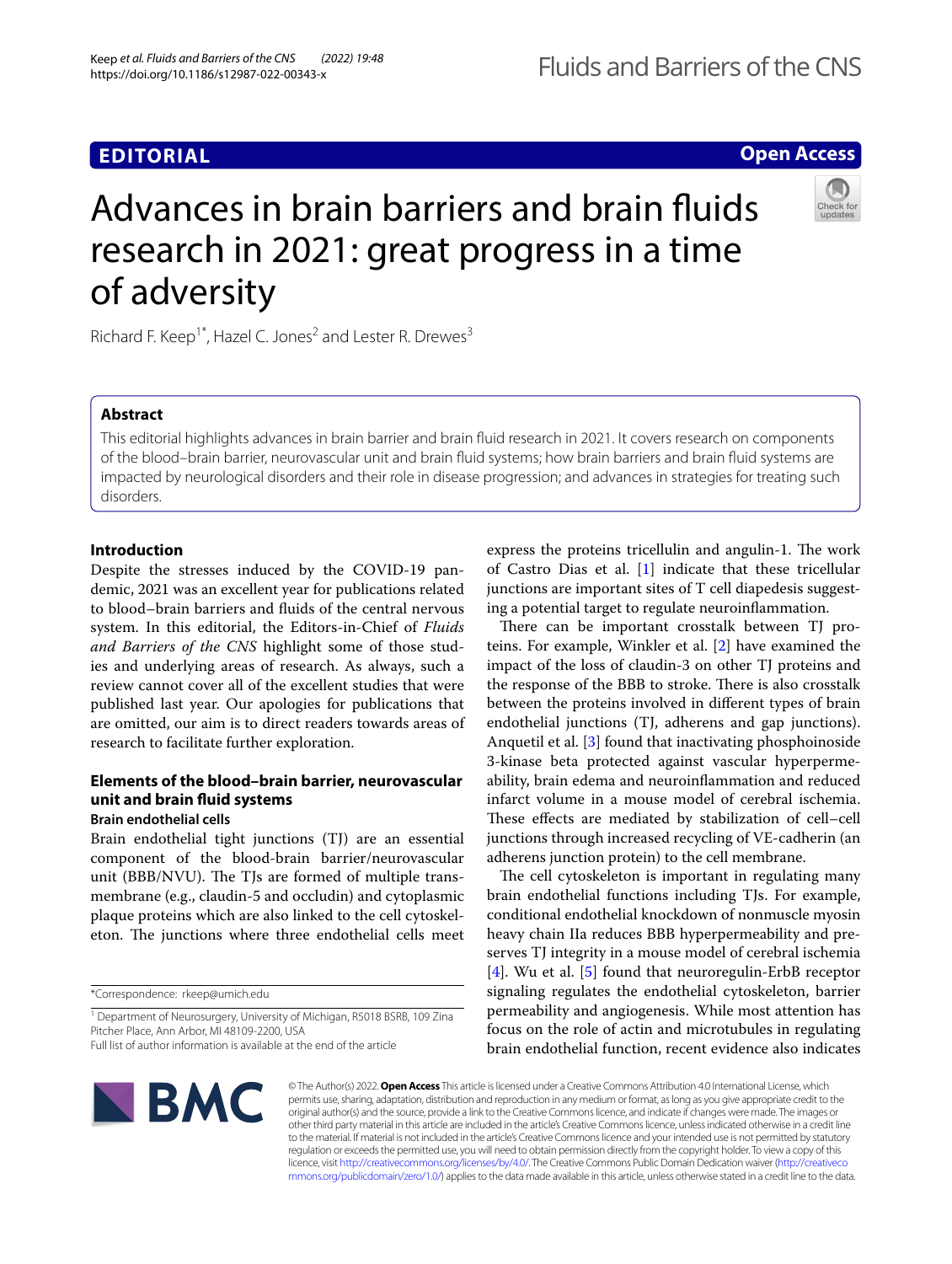an important role for the intermediate flament protein, vimentin [[6\]](#page-9-1).

Gindorf et al. [[7\]](#page-9-2) have recently shown that the metalloprotease meprin beta (Mep1b) is a novel regulator of brain endothelial TJs. Transfecting brain endothelial cells with Mep1b reduced claudin-5 protein expression and increased permeability, whereas a global Mep1b KO mouse had increased TJ protein expression and reduced brain endothelial permeability. Like matrix metalloproteinases, Mep1b may be an important regulator of brain endothelial TJ proteins.

A variety of efflux transporters (e.g., p-glycoprotein) expressed by brain endothelial cells are important for limiting the entry of many potential therapeutic agents into brain. Even in conditions where there is barrier 'disruption, such as in brain tumors, efflux transport can limit drug delivery to sites of action [[8\]](#page-9-3). In addition to impacting drug delivery, efflux transport has an important role in clearing endogenous substrates from the brain. For example, p-glycoprotein is involved in clearing β-amyloid from brain. Ding et al. [\[9](#page-9-4)] have found that inhibiting p-glycoprotein degradation and thereby increasing its expression can enhance β-amyloid clearance from the brain in a mouse model of Alzheimer's disease. In mice, Zhang et al.  $[10]$  $[10]$  have reported that efflux transporters have a circadian rhythm, with efflux being highest in the active phase (dark or night) and lowest in the resting phase (light or day). A circadian rhythm in efflux transporter activity could have important consequences in the clinic by establishing an optimal time when medications should be given in patients.

Brain endothelial cells express the glucose transporter Glut-1 and is essential for brain growth and development in humans during the postnatal period. Haploinsufficiency in the gene encoding Glut-1 also disrupts angiogenesis and brain function. Interestingly, Tang et al. [[11](#page-9-6)] found that endothelial-specifc Glut-1 deletion has the greatest efect on angiogenesis and brain function early in development. Reducing Glut-1 later in development (after angiogenesis) only had a mild or little efect.

The properties of the cerebral endothelium vary as it transitions between arterioles, capillaries and venules. Kucharz et al. [[12](#page-9-7)] have found that post-capillary venules are the major site for transcytosis of therapeutic nanoparticles. Low density lipoprotein receptor-related protein-1 (LRP1) is involved in receptor mediated endocytosis. Storck et al. [\[13](#page-9-8)] have used conditional knockdown mice to abate LRP1 in brain endothelial cells and the choroid plexus epithelium. That caused protease mediated TJ degradation, loss of barrier integrity and reduced p-glycoprotein levels. Again, this suggests an interplay between diferent barrier functions (such as endocytosis with TJs and carrier-mediated transport).

Retinal and brain endothelial cells are essential components of the blood-retinal barrier and the BBB/NVU, respectively. However, despite similarities in function, Li et al. [[14](#page-9-9)] have described diferences between these two cell types including in junction proteins, transporters and signaling pathways.

#### **Neurovascular unit**

The NVU has essential roles in brain function including linking changes in brain activity to altered cerebral blood flow (neurovascular coupling) and regulating BBB function. Astrocytes are a critical part of the NVU. Perivascular astrocyte endfeet cover nearly the entire abluminal surface of cerebral endothelial cells and associated pericytes, and they highly express certain proteins (e.g., aquaporin-4). Stokum et al. [[15](#page-9-10)] compared the proteome between astrocyte endfeet and somata and identifed over 500 proteins (a ffth of all proteins detected) that were endfeet-enriched. This should provide important insights into astrocyte endfeet function. Wang et al. [[16](#page-9-11)] have examined the importance of Hedgehog signaling in astrocytes using conditional inactivation. They found localized specifc defects in endothelial cell function (transcytosis) in rostral hypothalamus and spinal cord but not other regions (e.g., in cortex). NVU regulation appears to difer by brain region.

The function of astrocytes is altered in brain injury and disease with the production of reactive astrocytes which have been broadly classifed into A1 and A2 phenotypes. Jain et al. [[17\]](#page-9-12) have found that astrocyte expression of the transcription factor, serum response factor (SRF), is required to maintain astrocytes in a non-reactive state. Conditional deletion of SRF resulted in astrocytes expressing more A2 reactive astrocyte marker genes.

Pericytes have multiple functions at the NVU including barriergenesis and angiogenesis [\[18](#page-9-13)]. Torok et al. [[19\]](#page-9-14) have reported that pericyte-deficient mice die after induction of experimental autoimmune encephalomyelitis (EAE; a model of multiple sclerosis) due to a massive leukocyte infiltration. This suggests an important role of pericytes in regulating neuroinfammation. Sun et al. [[20\]](#page-9-15) have implicated pericyte loss in increased brain endothelial transcytosis in a model of cerebral hypoperfusion. Zhang et al. [\[21](#page-9-16)] have found an important role in endothelial:pericyte signaling via epoxyeicosatrienoates in functional hyperemia. A major role of the NVU is regulation of cerebral blood flow (CBF) to meet changes in brain energy demand (neurovascular coupling). There are still major controversies over the relative role of arterioles vs. capillaries (pericytes) in regulating CBF as well as the importance of diferent signaling pathways in regulating flow. Those controversies have been recently reviewed [\[22](#page-9-17)]. Neurovascular coupling may vary between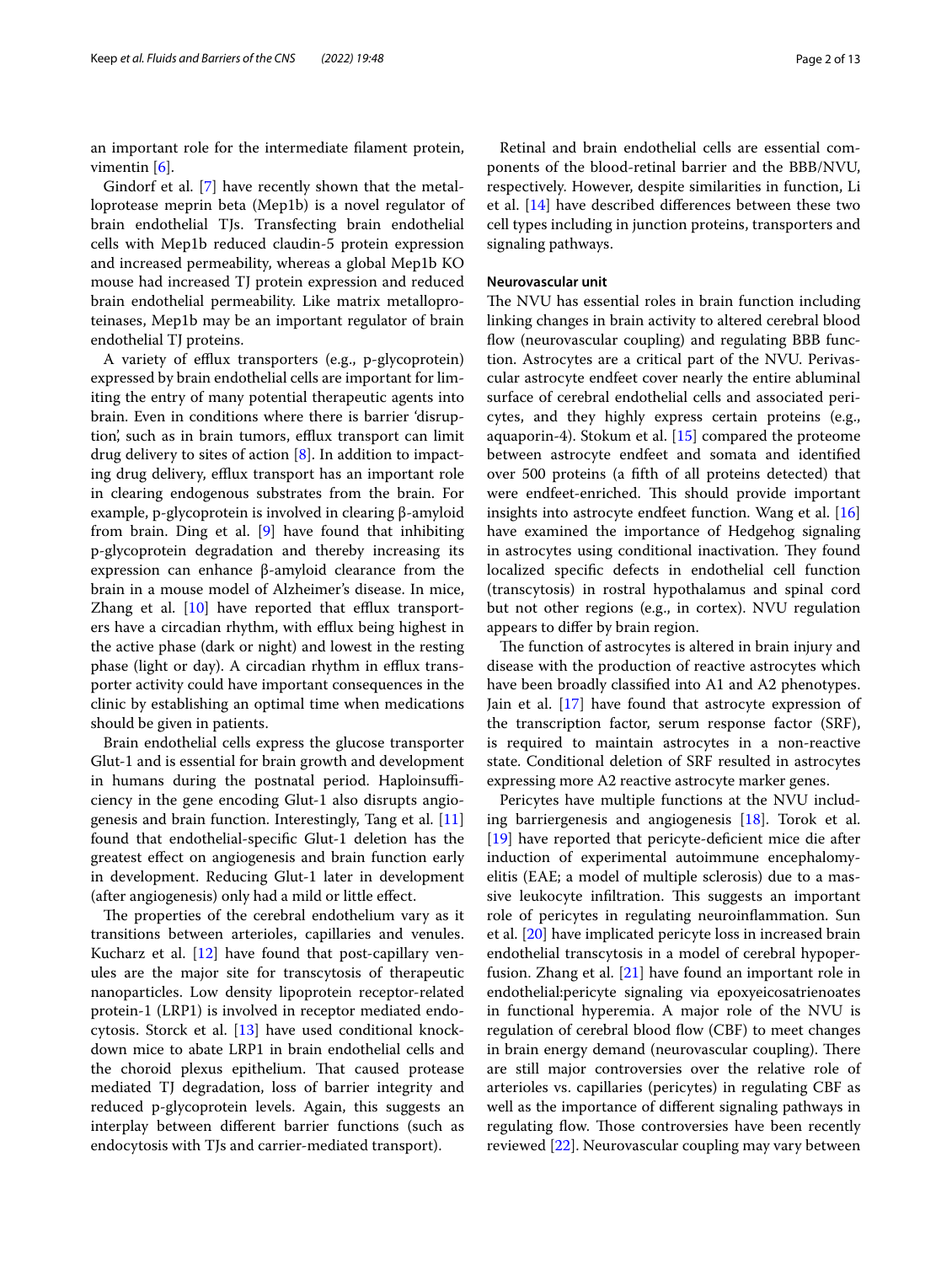diferent areas of the brain. Shaw et al. [\[23](#page-9-18)] compared hippocampus and neocortex as the former is damaged early in Alzheimer's disease and is particularly vulnerable to hypoxia-induced injury. They found that neurovascular coupling, CBF, and hemoglobin oxygenation were all reduced in the hippocampus. These were linked to differences in endothelial and pericyte function between the two regions.

Mae et al.  $[24]$  $[24]$  have examined the effects of pericyte loss on the cerebral endothelial cell at the single cell level. They found that pericytes are important in establishing endothelial gene expression patterns and diferences along the vascular tree (arterio-venous zonation) and in inducing angiogenic quiescence. In contrast, pericyte loss only impacted a limited set of BBB/NVU functions. Similarly, using co-cultures, Kurmann et al. have used transcryptomic analysis to examine the efects of pericytes on brain endothelial cells [\[25\]](#page-9-20) and vice versa [\[26](#page-9-21)]. Pathway enrichment analyses showed particular efects on infammatory and extracellular matrix pathways. Loss of endothelial-pericyte crosstalk has been proposed to be a major contribute to dementia pathology in Alzheimer's disease and cerebral small vessel disease (reviewed in [[27\]](#page-9-22)). Crosstalk and physical interactions between brain endothelial cells and pericytes may occur at specialized 'peg-and-socket' structures. Ornelas et al. [[28](#page-9-23)] have completed a detailed morphological investigation of these sites of interaction.

Although most attention has focused on signaling between endothelial cells and adjacent cells of the NVU (e.g., pericytes/astrocytes and other mural cells) there is also signaling along the vascular tree. Mughal et al. [[29](#page-9-24)] have described how traumatic brain injury (TBI) disrupts brain endothelial Kir2.1 channels which impairs capillary-to-arteriole electrical signaling which in turn impacts brain hemodynamics.

Other components of the NVU are perivascular macrophages and microglia. Walsh et al. [\[30](#page-9-25)] examined the relationship between microglial activation and BBB/ NVU hyperpermeability in sporadic cerebral small vessels disease. They found that while both occurred, they were separated spatially. Perivascular fbroblasts are also components of the NVU in arterioles and venules, but not the capillary bed [\[31](#page-9-26)]. Manberg et al. [\[32](#page-9-27)] reported altered activation of those cells in the pre-symptomatic stage in models of amyotrophic lateral sclerosis (ALS). In addition, increased plasma levels of SPP1, a marker for perivascular macrophages, at ALS diagnosis predicted shorter survival in those patients.

#### **Choroid plexus**

The choroid plexuses are present in the lateral, 3rd and 4th cerebral ventricles. Although the choroid plexuses have similarities in morphology, recent data have indicated important diferences. Dani et al. [[33\]](#page-9-28) characterized the mouse choroid plexus between ventricles and during development and aging using single-cell and single-nucleus RNA sequencing as well as spatially mapping specific proteins and mRNAs. This provides an essential resource. In mouse, Kaiser et al. [\[34](#page-9-29)] have identifed an important role of Wnt5a in 4th ventricle choroid plexus morphogenesis and size. Vong et al. [[35\]](#page-9-30) found a crucial role of the transcription factor Sox9 at the 4th ventricle choroid plexus with genetic deletion causing a hyperpermeable blood-CSF barrier and upsetting CSF composi-

rect epithelial polarity and TJ assembly. One choroid plexus function is CSF secretion. Water movement across barrier tissues is traditionally hypothesized to follow osmotic gradients (standing gradient hypothesis). In a recent review, MacAulay [\[36\]](#page-9-31) cites evidence challenging this hypothesis and positing that in leaky epithelial (such as the choroid plexus) specifc membrane transporters such as the sodium potassium chloride transporter, NKCC1, are directly involved in transporting water. It should be noted that NKCC1 transport across membranes is bidirectional depending on existing ion gradients and that Xu et al. [[37\]](#page-9-32) have recently suggested that in early development NKCC1 acts to transport ions from CSF to choroid plexus epithelium rather than the reverse.

tion. Those effects were mimicked by reducing Col9a3 expression and collagen IX levels were required for cor-

The choroid plexus is an important site for regulating leukocyte movement between blood and brain [\[38](#page-9-33)]. There are also resident inflammatory cells within the choroid plexus stroma and on the apical surface of the epithelium (epiplexus cells). A recent study examined the effects of peroxiredoxin (Prx)-2, a major component of red blood cells, to explore its potential role in posthemorrhagic hydrocephalus [[39\]](#page-9-34). Intracerebroventricular Prx-2 induced hydrocephalus and this was linked to changes in the infammatory cells at the choroid plexus.

Choroid plexus volume can be examined in humans and animals by MRI. Fleischer et al. [[40\]](#page-9-35) have reported an increase in choroid plexus volume in multiple sclerosis (MS) patients and in two MS-related mouse models and propose that changes in choroid plexus size refect neuro-infammation. Natalizumab, an antibody targeting α4-integrin currently used in MS patients, prevented increases in choroid plexus size. Ricigliano et al. [[41](#page-9-36)] have also reported an increase in choroid plexus size in MS patients on MRI.

## **Ependyma**

There continues research focus on the role of ependymal cilia in CSF dynamics and hydrocephalus development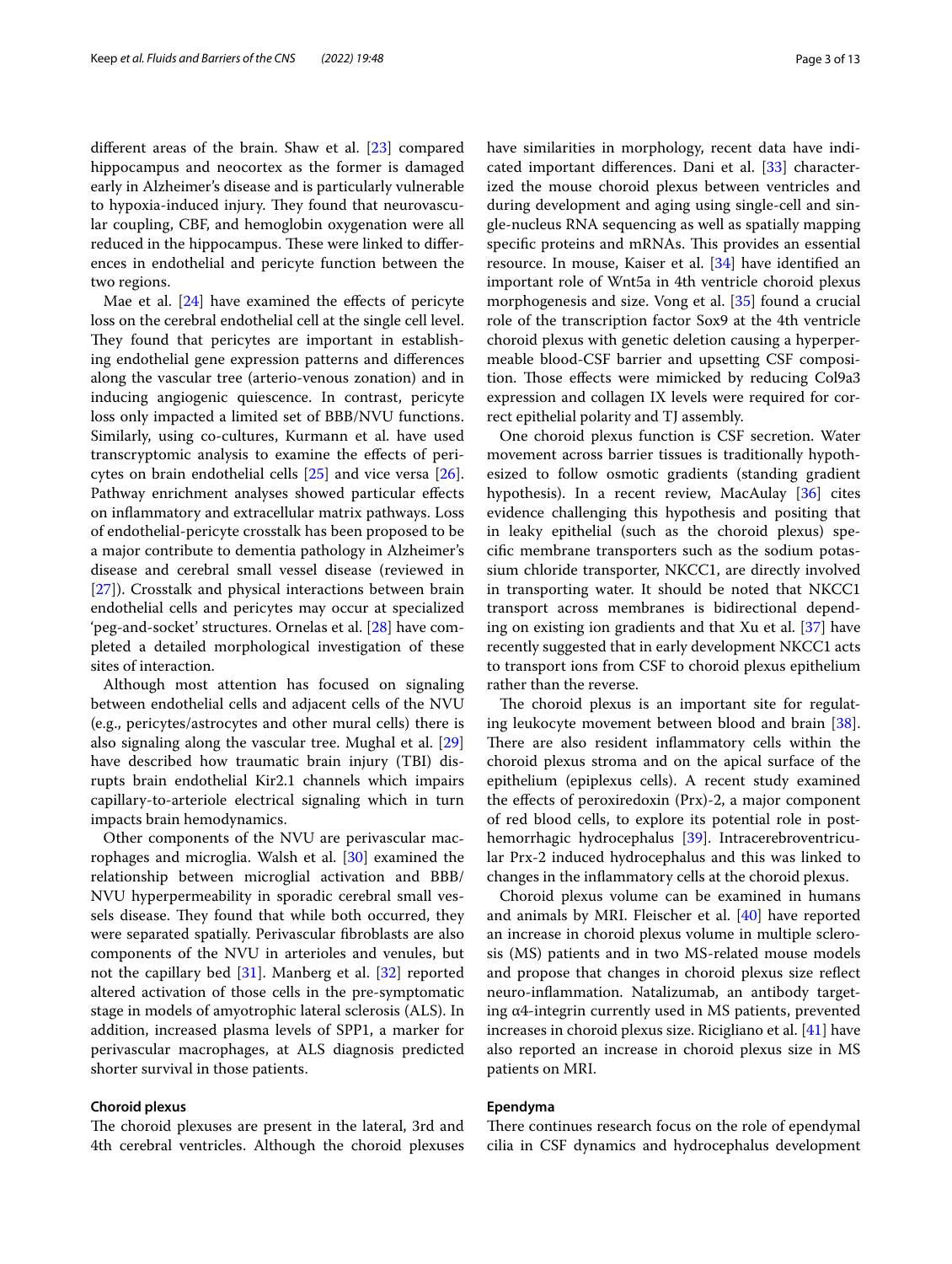(reviewed by [\[42](#page-9-37), [43\]](#page-9-38)). Two recently described genetic mouse models have cilia abnormalities. Mice with a heterozygous deletion of CWH43 develop hydrocephalus and have reduced ependymal cilia numbers [\[44\]](#page-9-39). Similarly, Trip6 deletion in mice results in shorter and fewer ependymal cilia and is accompanied by development of hydrocephalus. Evidence indicates an important role of Trip6 in ciliogenesis [\[45](#page-10-0)].

## **Cerebrospinal fuid**

An understudied part of the CSF system is the Reissner fber produced in the midbrain by the sub-commissural organ (SCO) and extends caudally through the ventricular system and the central canal. It is formed by a glycoprotein SCO-spondin that has crucial roles in CSF physiology (recently reviewed by Sepulveda et al. [\[46\]](#page-10-1)). Yang et al. [\[47](#page-10-2)] have described the importance of the gene Camel in ventricular system development and found that loss of Camel function resulted in the Reissner fber not forming during development, together with hydrocephalus and scoliosis. In contrast, increasing Camel expression caused Reissner fber misdirection.

The relative importance of different CSF drainage pathways is a focus of much research (see Proulx  $[48]$  for a detailed review) particularly with regards to clearance of endogenously-derived neurotoxic compounds (such as β-amyloid) from brain. A potential fip side to the role of the CSF (and the glymphatic system) in clearing neurotoxic compounds is that other brain areas can be exposed to the compounds, potentially causing injury. Spalloni et al. [\[49](#page-10-4)] have found that CSF from frontotemporal dementia patients is neurotoxic, while Wan et al. [[50](#page-10-5)] found that intracerebroventricular injection of CSF from subarachnoid hemorrhage patients can cause hydrocephalus in mice.

There continues to be enormous interest in the use of CSF proteins as biomarkers, particularly in relation to dementia  $[51–54]$  $[51–54]$ . The use of CSF biomarkers to distinguish between Alzheimer's disease and frontotemporal lobar degeneration has been examined by Cousins et al. [[55\]](#page-10-8). They found that assessing neurofilament light chain in CSF provided a more accurate diagnosis than CSF total tau. Palmqvist et al. [\[56](#page-10-9)] found that plasma phospho-tau in combination with APOE genotyping and brief cognitive tests predicted Alzheimer's disease dementia with an accuracy (area under the curve $=0.91$ ) that wasn't improved using CSF biomarkers (phospho-tau, Abeta42/ Abeta40, neuroflament light chain).

In patients with relapsing multiple sclerosis, Oechtering et al. [[57\]](#page-10-10) have also found that intrathecal IgM synthesis is a marker for shorter times to relapse and disease severity. While most CSF biomarker studies have focused on phosphorylated and non-phosphorylated proteins,

there has been recent interest in examining CSF levels of glycosylated proteins [[58\]](#page-10-11) and changes in CSF lipid composition as potential biomarkers for neurodegeneration [[59\]](#page-10-12).

There is also interest in using liquid biopsies of CSF to diagnose brain cancers. Cell-free tumor DNA from CSF and digital PCR has been used to diagnose patients with CNS lymphomas due to a characteristic MYD88 L265P mutation [\[60\]](#page-10-13) and difuse gliomas by detection of diagnostic mutations [[61\]](#page-10-14).

Limits on CSF availability may hinder CSF metabolomic studies. Panyard et al. [[62](#page-10-15)] have combined metabolome-wide and a genome-wide association (GWAS) study in patients to create a model whereby publicly available GWAS data can be used to predict CSF metabolites and examine CSF-metabolite/phenotype associations in neurological disorders. Yang et al. [\[63](#page-10-16)] have combined proteomic data from CSF, brain and plasma with gene expression and genetic data to identify tissue-shared and tissue-specifc protein quantitative trait loci (QTLs).

## **Glymphatics**

Since the frst description in 2012 [[64\]](#page-10-17), the glymphatic system has engendered much interest (and some controversy). In 2021, there were 177 articles on glymphatic/ glymphatic system in MedLine (Ovid). Hablitz and Nedergaard [\[65](#page-10-18)] have reviewed the current status of the feld from the perspective of the initial study's senior author.

One of the main areas of interest around the glymphatic system relates to clearance of potentially neurotoxic compounds from the brain, such as β-amyloid in Alzheimer's disease. Similarly, in Huntington's disease, Caron et al.  $[66]$  $[66]$  recently found that mutant huntingtin is secreted by neurons in the brain and cleared by the glymphatic system to CSF. There are still controversies as to the mechanisms by which toxic compounds and other waste products are transported through the interstitial and perivascular spaces. Dynamic contrast-enhanced MRI has enabled difusivity to be measured in mice and Ray et al. [\[67](#page-10-20)] found that convection not difusion is the dominant mechanism, especially for large molecules.

Another area that has garnered much interest relates to changes in glymphatic and CSF flow during sleep. The importance of this for brain function and how disruptions in flow may contribute to neurological disorders is being investigated and has recently been reviewed [[68,](#page-10-21) [69\]](#page-10-22). In human subjects, using MRI, Tuura et al. [[70](#page-10-23)] reported an increase in brain water difusivity and CSF flow at night. Eide et al.  $[71]$  $[71]$  reported that sleep deprivation reduced the clearance of a tracer, gadobutrol, from the human brain and Targa et al. [\[72](#page-10-25)] found a correlation between depth of sleep and CSF levels of markers of axonal damage and neuroinfammation in patients.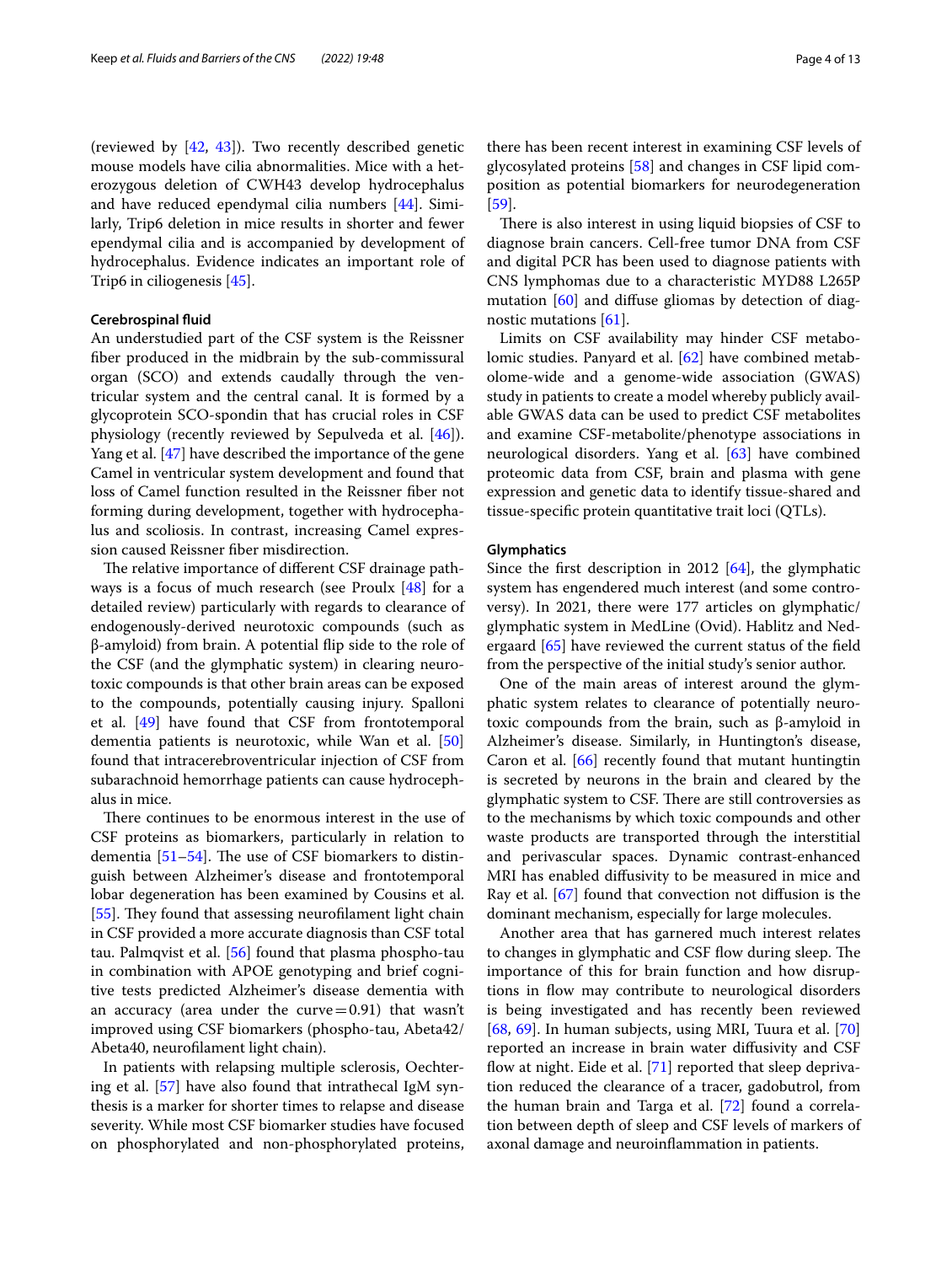There is debate about the role of an enlarged perivascular space, a component of the glymphatic system, in cerebral small vessel disease and Alzheimer's disease. Gertje et al. [\[73\]](#page-10-26) found that enlargement of these spaces was associated with small vessel disease, but their data did not support a role in the early stages of Alzheimer's disease pathology. In contrast, Paradise et al. [\[74](#page-10-27)] found that severe perivascular space dilation was associated with increased chance of cognitive decline and dementia and Ciampa et al. [[75\]](#page-10-28) reported that genetic risk factors for Alzheimer's disease are associated with enlarged perivascular spaces in the centrum semiovalae region of the brain.

Novel methodologies by which to study the glymphatic and meningeal lymphatics in patients may provide important clinical information. Wu et al. [\[76](#page-10-29)] have used 3-D isotropic contrast-enhanced T2-FLAIR magnetic resonance imaging to examine both para-arterial and meningeal lymphatic transport in patients with and without BBB disruption.

#### **Meninges**

There continues to be an upsurge in interest in the functions of the meninges. Schafick et al. [[77\]](#page-10-30) have used single cell profling to compare tissue-resident leukocyte populations in brain parenchyma, subdural meninges, dura mater, choroid plexus and CSF and found location specifc diferences. In particular, the dura contained a large number of B cells and B cell precursors. This population appeared independent of skull and peripheral bone marrow. In a T helper (Th17) cell-induced neuroinflammation in rodents, Hartlehnert et al. [[78](#page-10-31)] found that B cells with a follicular phenotype were exclusively found in the meninges with the transcription factor Bcl6 in Th17 cells regulating Th17-B cell interaction in the meninges. Brioschi et al. [[79\]](#page-10-32) have also examined B cells in the meninges. They propose that B cells derived from the calvaria mature in the meninges and acquire immune cell tolerance to CNS antigens. Furthermore, they posit that with age a population of B cells accumulates that react to CNS antigens, thus altering the immune privilege. For a recent review of diferent immune cell niches within the brain see Croese et al. [\[80](#page-10-33)].

The rediscovery of meningeal lymphatics has garnered much interest particularly in brain-body immune communication. Castranova et al. [\[81\]](#page-10-34) have described meningeal lymphatics in the zebrafsh, similar to that found in mammals. The ability to visualize these lymphatics in vivo may make this a useful model for studying their function. Brain lymphatic endothelial cells that do not form a lumen have been described and Jeong et al. [[82](#page-10-35)] found that those cells take up monomeric β-amyloid42 and were involved in clearing it from the zebrafsh brain.

Mezey et al. [[83\]](#page-10-36) have used immunohistochemistry to try and identify lymphatic endothelial cell in the human brain. They found lymphatic marker-positive cells often in close proximity to CD3-positive T cells in a variety of sites including the meninges, along the cranial nerves and in the perivascular spaces.

In 2018, channels through the skull that link meninges to skull bone marrow and provide a route for myeloid cell migration were described [[84\]](#page-11-0). Now, Cugurra et al. [[85](#page-11-1)] have described the role of these channels under normal conditions and during neuroinfammatory disease in both brain and spine. Monocytes using this route to enter brain appear to have a diferent phenotype from those entering via diapedesis across the brain endothelium.

#### **Brain gut axis**

The gut microbiome and gut inflammation influence BBB function. Thus, for example, chronic colitis exacerbates neuroinfammation and cognitive impairment in mice [[86\]](#page-11-2) and the gut microbiome appears to play a major role in the BBB disruption that occurs in the spontaneously hypertensive stroke prone rats (SHRSP) compared to Wistar Kyoto rats [\[87\]](#page-11-3). Although most interest has been in how the gut impacts the BBB, there is also evidence that intestinal infammation can impact the choroid plexus. Interestingly, Carloni et al. [[88](#page-11-4)] found evidence that gut infammation caused reduced permeability at the level of the choroid plexus endothelium thus protecting the brain from bacteria or bacteria-derived molecules.

Hiltensperger et al. [[89\]](#page-11-5) have labeled antigen-specific T cells in lymph nodes draining the gut and skin and examined their migration into brain in the experimental autoimmune encephalitis model of MS. Interestingly, T cells primed in the nodes draining gut and skin expressed diferent T-cell markers (P2rx7 vs. Cxcr6) and infltrated diferent parts of the CNS (white vs. gray matter).

#### **Technology**

There continues to be great interest in the use of human pluripotent stem cells (hPSCs) to produce brain microvascular endothelial cell (BMEC)-like cells [\[90](#page-11-6)]. Lu et al. [[91\]](#page-11-7) have expressed concerns that such cells express epithelial-like properties (see also  $[90]$  $[90]$ ). This underscores the need for benchmarking models derived from such cells [[92\]](#page-11-8). hPSCs are also being used to produce other cells of the NVU and Gastfriend et al. [\[93\]](#page-11-9) have recently described a protocol for deriving pericyte-like cells.

A great advantage of using hPSC-derived models is the possibility to examine the efects of human disease or genetic mutations on barrier function. For example, Raut et al. [\[94](#page-11-10)] have examined the function of BMEC-like cells derived from hPSCs from patients with Alzheimer's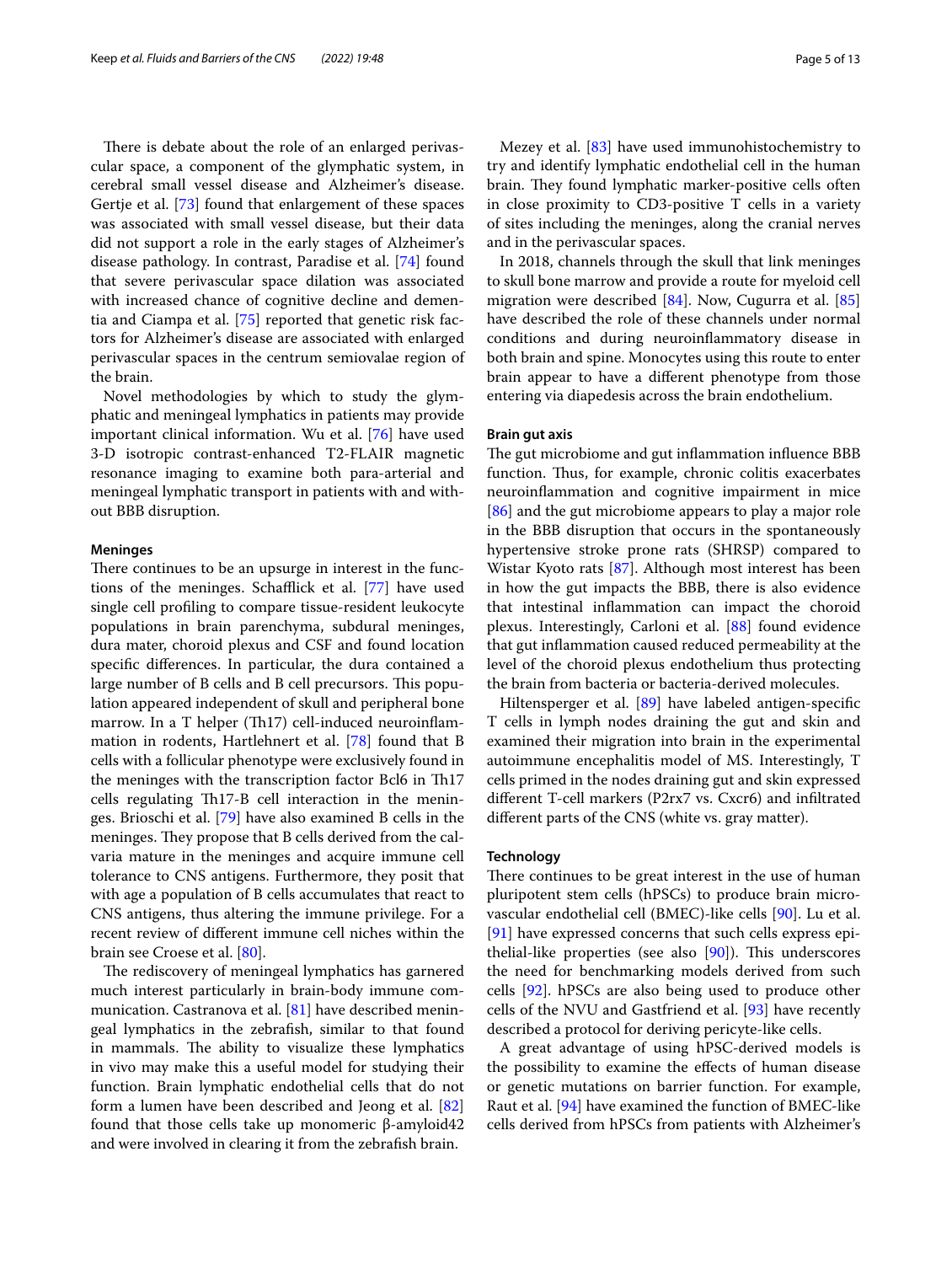disease and mutations in presenilin (PSEN)1 and PSEN2 and found impaired barrier function in the PSEN1 cells.

Progress continues to be made on modeling the NVU using brain microfuidic chips seeded with various vascular cells and subjected to conditions refective of different disease states. For example, Lyu et al. [[95\]](#page-11-11) and Wevers et al. [\[96](#page-11-12)] have developed NVU-on-a chip models for examining therapeutic strategies for stroke. Pediaditakis et al. [\[97](#page-11-13)] have devised brain-chips with fuid fow through vascular channels that model Parkinson's disease and related synucleinopathies.

Another approach being employed is using human blood vessel organoids in combination with cerebral organoids. Ahn et al. [\[98\]](#page-11-14) found that vascular cells from the blood vessel organoid penetrated the cerebral organoid and formed vessel-like structures expressing BBB molecular markers.

The use of optogenetics to modulate cell function has widely been used, particularly in neurons. There are now tools available to modulate pericyte and vascular smooth muscle cell function as reviewed in [[99\]](#page-11-15).

## **Neurological disorders**

The BBB, NVU, choroid plexus, meninges, ependyma and brain fuid dynamics are all impacted by diferent disease states. In addition, these changes may be therapeutic targets for limiting brain injury and dysfunction. This is a very large area of research, but examples of research published in 2021 include studies on several topics.

#### **SARS‑CoV‑2/COVID‑19**

The mechanisms underlying the neurological sequelae of SARS-CoV-2 (COVID-19) continue to be a matter intense research and debate [\[100](#page-11-16)[–102\]](#page-11-17). Proposed mechanisms include secondary efects of peripheral disease including hypoxia, thrombosis and infammatory responses; virus or viral protein entry into the CNS; or efects at the blood–brain interfaces including brain endothelial and pericyte injury.

After infection, SARS-CoV-2 RNA is rarely detected in brain. However, the ACE2 receptor, the main entry receptor for virus penetration, is abundantly expressed by a subset of brain pericytes [[103](#page-11-18), [104\]](#page-11-19) suggesting that SARS-CoV-2 infection might disrupt pericyte homeostasis and lead to perivascular infammation and a compromised BBB/NVU.

An alternate potential cause of neurological sequelae is entry of viral proteins (spike or other proteins) without RNA. Rhea et al. [[105\]](#page-11-20) have found evidence that the spike S1 protein can enter mouse brain after intravenous or intranasal administration (although the latter was at a lower rate). In human post-mortem tissues, Nuovo et al. [[106](#page-11-21)] found S1 spike protein (but not viral RNA) in brain endothelium with localized neu-

ronal reaction. They also found that full length S1 but not S2 spike protein could cause neurological efects in mice. Meinhardt et al. [[107](#page-11-22)] have provided evidence for another route for SARS-CoV-2 entry (viral RNA and protein) into the brain, across the neural-mucosal interface in olfactory mucosa.

The BBB and the blood-CSF barriers (e.g., choroid plexus) may be sites of injury or relay systemic perturbations to the brain. Kirschenbaum et al. [[108](#page-11-23)] have reported evidence of brain endothelitis, microthrombi and microbleeds in patients who died with SARS-CoV-2 infection. Wenzel et al. [\[109\]](#page-11-24) have found that the main protease of SARS-CoV-2 (M<sup>pro</sup>) can cleave the protein NEMO on brain endothelial cells leading to cell death. Evidence regarding cerebral endotheliopathy and cerebrovascular involvement in SARS-CoV-2 infection has been reviewed by Kakarla et al. [\[110\]](#page-11-25) and Whitmore and Lin [[111](#page-11-26)]. Using transcriptome analysis of human tissue, Yang et al. [\[112\]](#page-11-27) found perturbations in choroid plexus epithelial gene expression with COVID-19 that overlap with those found in chronic brain disorders.

### **Stroke/traumatic brain injury**

Specifcally targeting the cerebral endothelium genetically has provided evidence of the critical role of those cells in ischemic brain injury. For example, in mice, Nitzche et al. [[113](#page-11-28)] induced endothelial selective deficiency in sphingosine 1-phosphate (S1P) production and export as well as the S1P receptor and found exacerbation of brain injury, BBB hyperpermeability and perfusion defcits. In contrast targeting S1P signaling in lymphocytes had little efect.

Monitoring the levels of TJ proteins in plasma or CSF may be a way of assessing BBB impairment after stroke or other forms of brain injury. Andersson et al. [[114](#page-11-29)] reported increases in both blood and CSF occludin and claudin-5 after hypoxia/ischemia in neonatal rats.

Stroke causes neuroinfammation with activation of resident immune cells as well as the infltration of peripheral immune cells into brain. Thus, for example, Eidson et al. [[115\]](#page-11-30) have found that polymerase delta-interacting protein-2 (Poldip2) mediates vascular infammation and leukocyte migration into brain after cerebral ischemia in mice. Poldip2 activates focal adhesion kinase (FAK), which upregulates vascular adhesion molecule-1 (VCAM-1) and promotes leukocyte recruitment. However, signals from brain across the BBB and the lymph system also impact the systemic immune response. Choi et al. [\[116](#page-11-31)] have reviewed the complex crosstalk between the diferent components of the immune system after stroke.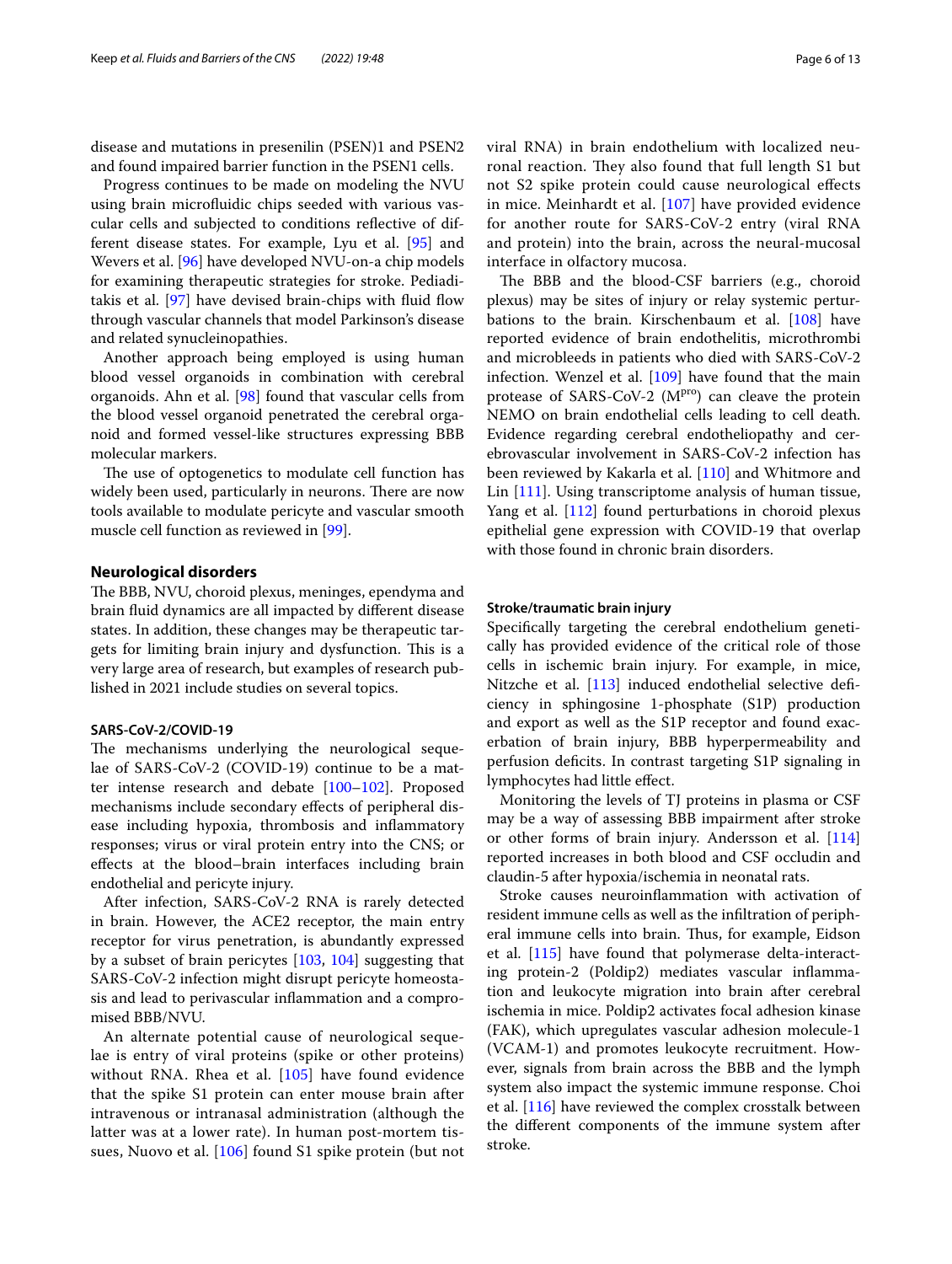#### **Cerebral vascular malformations**

Genetic mutations in KRIT1, CCM2 and PDCD10 have been identifed that underlie cerebral cavernous malformations (CCM) type-1, -2 and -3. However, it is unclear why individual CCMs may exhibit sudden growth leading to neurological symptoms. Ren et al. [\[117](#page-11-32)] have found that in cells with a CCM loss of function mutation, somatic mutations in PI3KCA enhance phosphatidylinositol-3-kinase/mTOR signaling and induce lesion growth. Such growth can be blocked with the mTOR inhibitor rapamycin.

It is also unclear why CCMs only occur in the CNS as endothelial-specifc inactivation of Krit1, Ccm2 or Pdcd10 is sufficient to cause lesion formation in mice. Lopez-Ramirez et al. [\[118\]](#page-11-33) provide evidence for the involvement of astrocytes in lesion formation. They found increased nitric oxide production from CCM endothelium stabilizes hypoxia inducible factor (HIF)-1a in astrocytes. This in turn increases vascular endothelial growth factor and other HIF-1a target genes leading to lesion development.

Novel preclinical models of CCMs and brain arteriovenous malformations (AVMs) may help identify potential therapeutic targets. In mice, Park et al. [[119](#page-11-34)] have used a novel adeno-associated virus that targets the cerebral endothelium to overexpress the oncogene KRAS. They describe the induction of brain AVMs and secondary neurologic consequences that were ameliorated with the mitogen-activated kinase kinase (MEK1/2) inhibitor trametinib.

#### **Brain edema and intracranial pressure**

Intracranial pressure (ICP) is widely used to assess brain injury and guide therapy. However, Norager et al. [[120](#page-11-35)] point out that the data on normal ICP are sparse and give reference values from the few available studies that are available. They also examine the impact of body position on normal ICP and lumbar CSF pressure.

#### **Hydrocephalus**

A wide range of mutations have been associated with congenital hydrocephalus (e.g., [[44,](#page-9-39) [45,](#page-10-0) [47,](#page-10-2) [121](#page-11-36)]). For example, Ito et al.  $[122]$  $[122]$  $[122]$  found that deficiency of the proteoglycan, Tsukushi (TSK), alters neurogenesis in the subventricular zone, disrupts ependymal structure, alters Wnt signaling and results hydrocephalus in mice. Multiple TSK variants in patients with hydrocephalus were identifed.

In rodent congenital hydrocephalus models, hydrocephalus becomes apparent from late gestation. Requena-Jimenez et al. [[123\]](#page-12-1) performed a CSF proteomic analysis comparing control and hydrocephalic rats during development. They found a proteome shift between day

17 and 20 of gestation that coincided with the development of hydrocephalus.

Compared to congenital hydrocephalus, less is known about mutations contributing to idiopathic normal pressure hydrocephalus (iNPH) in adults. However, Yang et al. [[44\]](#page-9-39) have now identifed loss-of-function mutations in the gene CWH43 in 15% of iNPH patients. Yang et al. [\[124](#page-12-2)] examined the mechanisms involved and found CWH43 deletions cause downregulation in the cell adhesion molecule L1CAM selectively in the ventricular and subventricular zones. It is known that mutations in L1CAM are a cause of X-linked congenital hydrocephalus [[125\]](#page-12-3).

As with many neurological diseases, machine learning has been used in the context of hydrocephalus. Thus, Hale et al. [[126](#page-12-4)] used an artificial neural network in an attempt to predict which pediatric patients with hydrocephalus were at risk of shunt failure. The artificial neural network has reasonable specifcity of 90% but a sensitivity of only 68%; i.e., it could efectively rule-in patients who would most likely undergo shunt failure but was not as good at ruling out those likely to experience shunt failure.

#### **Aging, neurodegeneration and dementia**

Aging has a major impact on many neurological disorders. Propson et al. [\[127](#page-12-5)] have found increases in cerebrovascular infammation, brain lymphocyte infltration and BBB permeability during aging in mice. Those effects were ameliorated in mice with endothelial specifc loss of the complement C3a receptor. Nyul-Toth et al. [[128](#page-12-6)] have performed longitudinal studies in mice using intravital two-photon microscopy and optical coherence tomography to monitor changes in BBB permeability and brain vascularity during aging. They found that the permeability of single capillaries increased with age while capillary density decreased.

There continues to be enormous efforts to use immunotherapy for Alzheimer's disease. Da Mesquita et al.  $[129]$  $[129]$  examined whether the efficacy of an immunotherapy targeting β-amyloid would be impacted by ablation or enhancement of meningeal lymphatic function. In a mouse Alzheimer's disease model, ablation worsened while enhancement improved outcomes.

There is growing evidence of a role of the cerebrovasculature in Alzheimer's disease and vascular dementia. Ries et al. [\[130\]](#page-12-8) targeted neurovascular and BBB dysfunction with annexin A1 in mouse Alzheimer disease models. They found acute treatment could ameliorate BBB dysfunction and reduce β-amyloid levels in the brain by increasing clearance and degradation. Chronic treatment also improved memory deficits and synaptic density. Alvarez-Vergara et al. [\[131](#page-12-9)] have shown that despite the presence of angiogenic markers around amyloid-β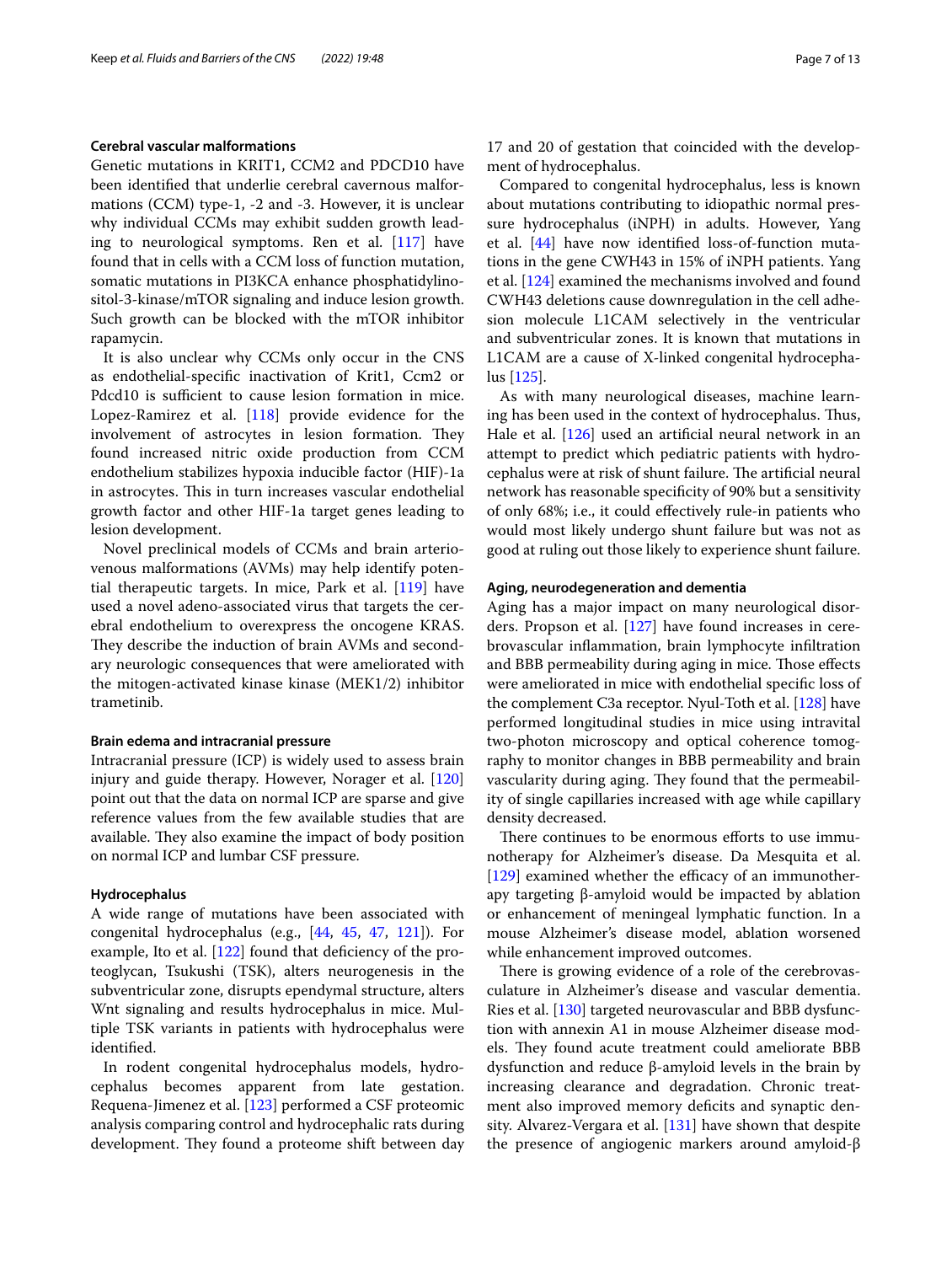plaques, vascularity is decreased. They found evidence of non-productive angiogenesis with disassembly of blood vessels and that microglia contribute to endothelial cell loss.

There is evidence that the blood–brain barriers have a role in other forms of neurodegeneration. For example, Gate et al. [[132](#page-12-10)] recently found that migration of CD4+ T cells into brain has a role in neurodegeneration in Lewy body dementia.

## **Brain tumors**

In brain tumors, the BBB is modifed forming the bloodtumor barrier (BTB). The permeability characteristics of the BTB are very heterogeneous, thus posing problems for tumor therapeutic targeting. As with the normal NVU, there is important cross talk between the endothelial cells of the BTB and surrounding brain tumor cells (see recent review by Steeg [[133\]](#page-12-11)).

Single-cell transcriptomic analyses have shown that individual gliomas have diverse populations of cancer cells. Carlson et al. [\[134](#page-12-12)] have now shown that there are diverse populations of endothelial cells within the tumor. There are tumor-derived endothelial cells, but these are relatively rare. Most of the endothelial cells are derived from surrounding brain, but even these have molecularly and cellularly unique subpopulations. This diversity of cell types increases the complexity of targeting the vasculature to treat gliomas.

Lara-Velazquez [[135\]](#page-12-13) have found that CSF from glioblastoma patients can initiate cancer stem cell invasion. The CSF upregulated expression of SERPINA3, the gene encoding alpha 1-antichymotrypsin (a serine protease inhibitor), in cancer stem cells. Knockdown of SER-PINA3 prevented the effects glioblastoma CSF on cancer stem cell invasion, while alpha 1-antichymotrypsin induced invasion.

## **Rare diseases**

Leukodystrophies are monogenic diseases impacting white matter. There is relatively little known on changes at the BBB and NVU. Zarekiani et al. [\[136\]](#page-12-14) found evidence of TJ rearrangement in 5 of 8 patients, and altered aquaporin-4 distribution in all patients examined.

## **Psychiatric disorders**

Recently, there has been considerable interest in the potential role of BBB dysfunction in neuropsychiatric disorders including in patients with schizophrenia (e.g., with 22q11.2 deletion syndrome). Crockett et al. [[137\]](#page-12-15) have used a combination of hPSC-derived BMEClike cells, a mouse model of 22q11.2 deletion syndrome and human samples to show that BBB permeability is impaired in 22q11.2 deletion syndrome and associated with neuroinfammation. Aydogan Avsar et al. [\[138](#page-12-16)] have also found higher levels of serum claudin-5 in children with attention-deficit/hyperactivity disorder compared to age matched controls suggesting a potential change in BBB/NVU function.

## **Drug delivery**

As discussed in this section, a wide range of techniques and agents are currently being employed to deliver potentially therapeutic agents to the brain. Progress has been achieved in several approaches.

#### **Small molecule—chemical modifcation**

One approach to enhance brain delivery is to chemically modify therapeutics to enhance BBB permeability. Thus, Rodriguez-Pascau et al. [\[139\]](#page-12-17) have examined a new peroxisome proliferator-activated receptor (PPAR)-γ agonist, leriglitazone, that reaches fve- to tenfold greater brain concentrations than the parent compound, pioglitazone, in rodents. They also found that leriglitazone was protective in multiple models related to X-linked adrenoleukodystrophy.

#### **Antibody clinical trials**

There have been several large antibody-based clinical trials for CNS disorders. Dam et al. [\[140\]](#page-12-18) examined the safety and efficacy of an anti-tau antibody (gosuranemab) for progressive supranuclear palsy (NCT03068468). However, the phase II trial failed to show evidence of neurologic efficacy even though unbound N-terminal tau levels in CSF decreased by 98%. Salloway et al. [[141](#page-12-19)] examined the efects of gantenerumab (an antibody targeting amyloid-β fbrils) and solanezumab (targeting soluble amyloidβ) in dominantly inherited Alzheimer's disease. Neither drug had a beneft on cognitive decline even though gantenerumab reduced amyloid plaques and CSF levels of total and phospho-tau. With many antibody trials for CNS disorders there have been questions of delivery to the brain. With both these trials there was evidence of target engagement suggesting questions regarding target selection.

#### **Receptor mediated transcytosis**

There continues to be extensive efforts to use receptormediated transcytosis to enhance drug delivery into the brain parenchyma. For example, there has been a Phase 2/3 clinical trial of a brain penetrating fusion protein, pabinafusp alfa, for treating mucopolysaccharidosis II (Hunter syndrome) [\[142](#page-12-20)]. Pabinafusp alfa is a human recombinant idursulfase enzyme that uses transferrin receptor-mediated transcytosis to cross the BBB. The trial found reductions in CSF heparan sulfate concentrations and cognitive improvement in 21 of 28 patients.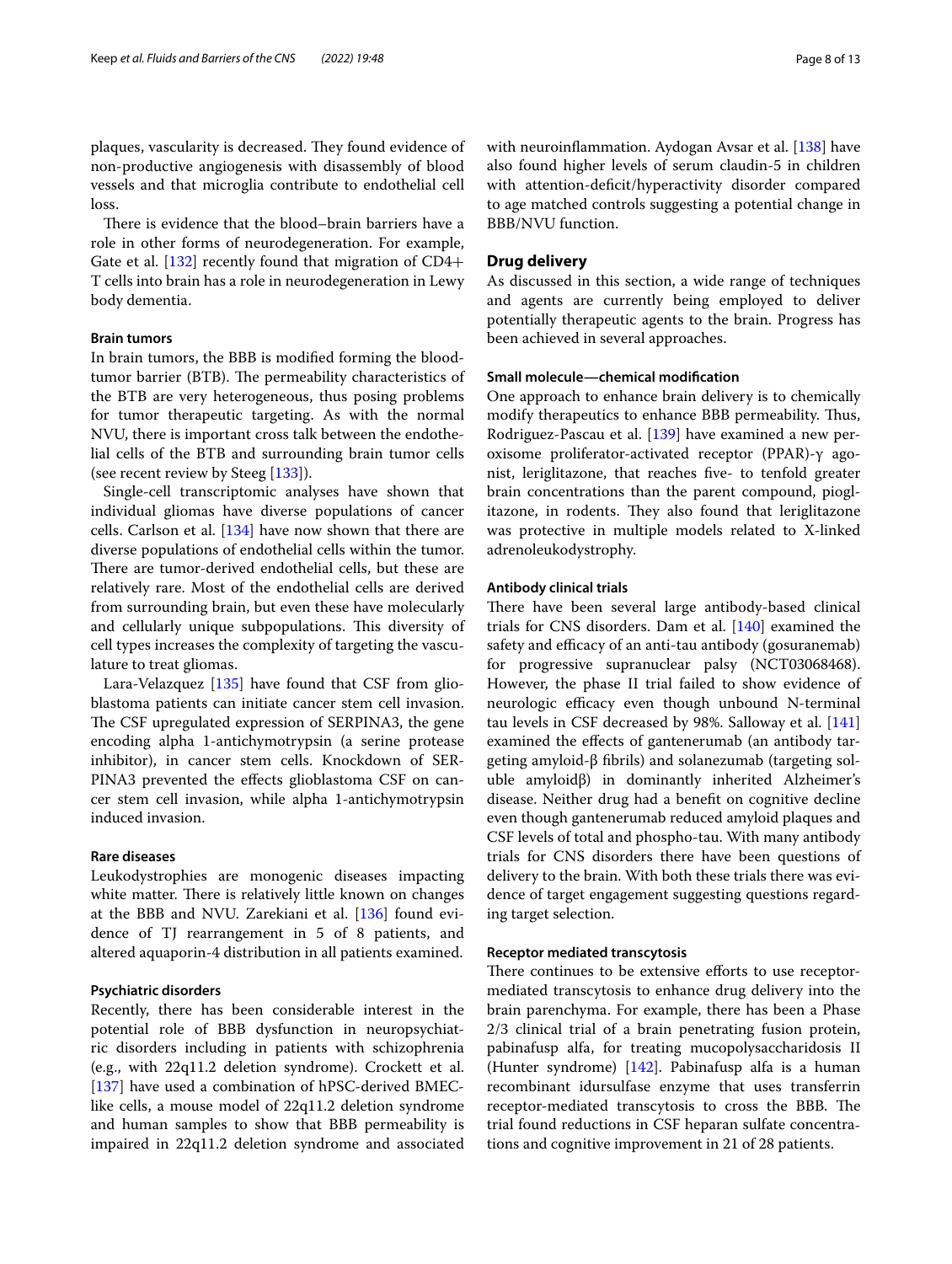Mutations in the gene GRN are a cause of frontotemporal dementia. The transferrin receptor has been targeted to deliver progranulin to mice lacking this gene [[143\]](#page-12-21). Brain pathology and biochemistry changes in treated mice were ameliorated by this type of delivery.

#### **Blood–brain barrier disruption**

A variety of approaches to disrupt the BBB are being used clinically or tested preclinically to deliver therapeutics to the brain. Intracarotid injection of hyperosmotic mannitol has been used clinically to induce transient disruption for many years. Burks et al. [\[144](#page-12-22)] found such disruption induces a transient sterile infammatory response within the brain that resolves within 96 h. It is possible that this might be a method to enhance neuroinfammation as well as deliver therapeutics.

There has been considerable preclinical work on the use of focused ultrasound to disrupt the BBB and enhance brain drug delivery or immune therapy [\[145](#page-12-23)]. This work is now being translated to the clinic. Thus, there are clinical trials using MRI-guided ultrasound with intravenous microbubbles in Parkinson's disease [[146\]](#page-12-24) (NCT03608553), Alzheimer's disease [[147](#page-12-25)] (NCT03671889) and gliomas [[148](#page-12-26)] (NCT03322813).

An alternate approach to disrupting barrier tissues such as the BBB/NVU is targeting TJ proteins  $[149]$  $[149]$  $[149]$ . A number of methods have been developed to decrease or increase claudin-5 expression (reviewed in [\[150\]](#page-12-28)). Tachibana et al.  $[151]$  used a monoclonal antibody against claudin-5 in a non-human primate and found it can cause BBB disruption. However, the therapeutic window was narrow with higher doses causing convulsions and brain edema as well as adverse systemic efects.

Another novel approach employs light excitation of circulating gold nanoparticles (AuNPs) [\[152](#page-12-30)]. Picosecond laser pulses generate biophysical efects that trigger a temporary increase in neurovascular permeability and involves difusion through disrupted tight junctions. Small and large cargo are efectively delivered by barrier modulation that reverses in a few hours.

Linville et al. [\[153](#page-12-31)] have described a novel disruption method using a component of bee venom, the peptide melittin. It induces transient disruption of the cell–cell junctions in a human in vitro BBB model and in the mouse BBB in vivo.

### **Direct cerebral injections**

Although progress is being made in therapeutic delivery from blood to brain, direct intracerebral delivery is still being investigated, with for example, use of convectionenhanced delivery to increase the dispersion of the thera-peutic. Thus, Pearson et al. [\[154](#page-12-32)] used convection-enhanced delivery of adeno-associated virus 2 to deliver the gene for

the enzyme aromatic L-amino acid decarboxylase. This approach was used to deliver the vector to the midbrain of children with enzyme defciency resulting in improvements in function 12–18 months after gene delivery.

## **Conclusions**

As can be seen from the above, major advances were made in brain barrier and brain fuid research in 2021 despite the ravages of COVID-19. We thank the readers, authors, reviewers and editorial board members of *Fluids and Barriers of the CNS* for their contributions to those advances and their support for the journal.

#### **Acknowledgements**

None.

#### **Author contributions**

RFK wrote the initial draft. HCJ and LRD modifed that draft. All authors read and approved the fnal manuscript.

#### **Funding**

None.

# **Availability of data and materials**

Not applicable.

#### **Declarations**

**Ethics approval and consent to participate** Not applicable.

**Consent for publication** Not applicable.

#### **Competing interests**

RFK, HCJ and LRD are co-Editors-in-Chief of *Fluids Barriers of the CNS*.

#### **Author details**

<sup>1</sup> Department of Neurosurgery, University of Michigan, R5018 BSRB, 109 Zina Pitcher Place, Ann Arbor, MI 48109-2200, USA. <sup>2</sup> Bicester, UK. <sup>3</sup> Department of Biomedical Sciences, University of Minnesota Medical School Duluth, Duluth, MN 55812, USA.

Received: 15 May 2022 Accepted: 16 May 2022 Published online: 09 June 2022

#### <span id="page-8-0"></span>**References**

- 1. Castro Dias M, Odriozola Quesada A, Soldati S, Bosch F, Gruber I, Hildbrand T, Sonmez D, Khire T, Witz G, McGrath JL, et al. Brain endothelial tricellular junctions as novel sites for T cell diapedesis across the blood– brain barrier. J Cell Sci. 2021;134(8):15.
- <span id="page-8-1"></span>2. Winkler L, Blasig R, Breitkreuz-Korff O, Berndt P, Dithmer S, Helms HC, Puchkov D, Devraj K, Kaya M, Qin Z, et al. Tight junctions in the blood– brain barrier promote edema formation and infarct size in stroke ambivalent efects of sealing proteins. J Cereb Blood Flow Metab. 2021;41(1):132–45.
- <span id="page-8-2"></span>3. Anquetil T, Solinhac R, Jafre A, Chicanne G, Viaud J, Darcourt J, Orset C, Geuss E, Kleinschnitz C, Vanhaesebroeck B, et al. PI3KC2beta inactivation stabilizes VE-cadherin junctions and preserves vascular integrity. EMBO Rep. 2021;22(6): e51299.
- <span id="page-8-3"></span>4. Gong S, Cao G, Li F, Chen Z, Pan X, Ma H, Zhang Y, Yu B, Kou J. Endothelial conditional knockdown of NMMHC IIA (nonmuscle myosin heavy chain IIA) attenuates blood-brain barrier damage during ischemia-reperfusion injury. Stroke. 2021;52(3):1053–64.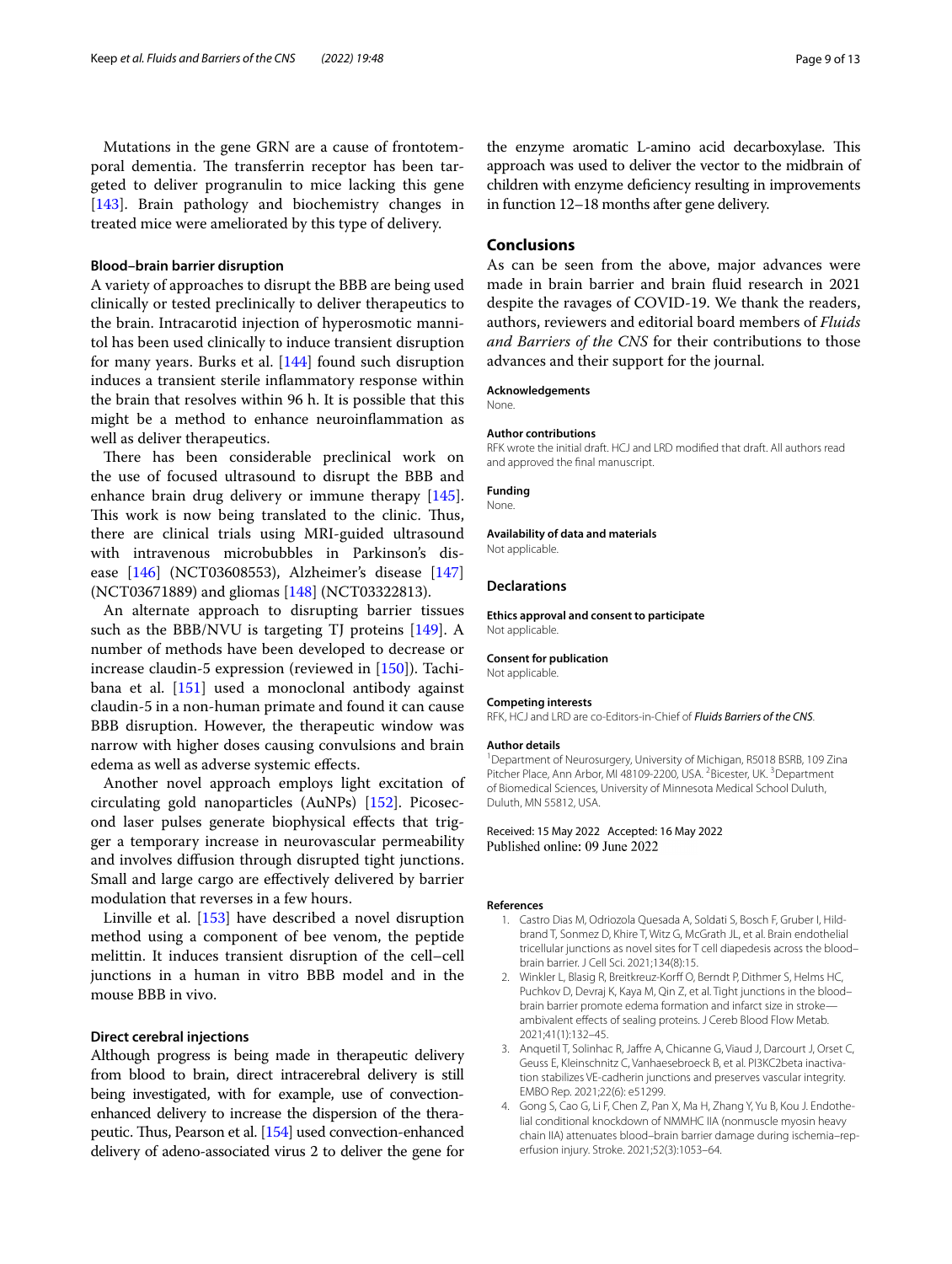- <span id="page-9-0"></span>5. Wu L, Islam MR, Lee J, Takase H, Guo S, Andrews AM, Buzhdygan TP, Mathew J, Li W, Arai K, et al. ErbB3 is a critical regulator of cytoskeletal dynamics in brain microvascular endothelial cells: implications for vascular remodeling and blood brain barrier modulation. J Cereb Blood Flow Metab. 2021;41(9):2242–55.
- <span id="page-9-1"></span>6. Bayir E, Sendemir A. Role of intermediate flaments in blood–brain bar‑ rier in health and disease. Cells. 2021;10(6):05.
- <span id="page-9-2"></span>7. Gindorf M, Storck SE, Ohler A, Scharfenberg F, Becker-Pauly C, Pietrzik CU. Meprin beta: a novel regulator of blood–brain barrier integrity. J Cereb Blood Flow Metab. 2021;41(1):31–44.
- <span id="page-9-3"></span>8. de Gooijer MC, Kemper EM, Buil LCM, Citirikkaya CH, Buckle T, Beijnen JH, van Tellingen O. ATP-binding cassette transporters restrict drug delivery and efficacy against brain tumors even when blood-brain barrier integrity is lost. Cell Rep Med. 2021;2(1): 100184.
- <span id="page-9-4"></span>9. Ding Y, Zhong Y, Baldeshwiler A, Abner EL, Bauer B, Hartz AMS. Protecting P-glycoprotein at the blood–brain barrier from degradation in an Alzheimer's disease mouse model. Fluids Barriers CNS. 2021;18(1):10.
- <span id="page-9-5"></span>10. Zhang SL, Lahens NF, Yue Z, Arnold DM, Pakstis PP, Schwarz JE, Sehgal A. A circadian clock regulates efflux by the blood–brain barrier in mice and human cells. Nat Commun. 2021;12(1):617.
- <span id="page-9-6"></span>11. Tang M, Park SH, Petri S, Yu H, Rueda CB, Abel ED, Kim CY, Hillman EM, Li F, Lee Y, et al. An early endothelial cell-specifc requirement for Glut1 is revealed in Glut1 defciency syndrome model mice. JCI Insight. 2021;6(3):08.
- <span id="page-9-7"></span>12. Kucharz K, Kristensen K, Johnsen KB, Lund MA, Lonstrup M, Moos T, Andresen TL, Lauritzen MJ. Post-capillary venules are the key locus for transcytosis-mediated brain delivery of therapeutic nanoparticles. Nat Commun. 2021;12(1):4121.
- <span id="page-9-8"></span>13. Storck SE, Kurtyka M, Pietrzik CU. Brain endothelial LRP1 maintains blood–brain barrier integrity. Fluids Barriers CNS. 2021;18(1):27.
- <span id="page-9-9"></span>14. Li Y, Faiz A, Moshage H, Schubert R, Schilling L, Kamps JA. Comparative transcriptome analysis of inner blood-retinal barrier and blood–brain barrier in rats. Sci Rep. 2021;11(1):12151.
- <span id="page-9-10"></span>15. Stokum JA, Shim B, Huang W, Kane M, Smith JA, Gerzanich V, Simard JM. A large portion of the astrocyte proteome is dedicated to perivascular endfeet, including critical components of the electron transport chain. J Cereb Blood Flow Metab. 2021;41(10):2546–60.
- <span id="page-9-11"></span>16. Wang H, Xu Z, Xia Z, Rallo M, Duffy A, Matise MP. Inactivation of Hedgehog signal transduction in adult astrocytes results in region-specifc blood–brain barrier defects. Proc Natl Acad Sci USA. 2021;118(34):24.
- <span id="page-9-12"></span>17. Jain M, Das S, Lu PPY, Virmani G, Soman S, Thumu SCR, Gutmann DH, Ramanan N. SRF is required for maintenance of astrocytes in nonreactive state in the mammalian brain. Eneuro. 2021. [https://doi.org/10.](https://doi.org/10.1523/ENEURO.0447-19.2020) [1523/ENEURO.0447-19.2020](https://doi.org/10.1523/ENEURO.0447-19.2020).
- <span id="page-9-13"></span>18. Girolamo F, de Trizio I, Errede M, Longo G, d'Amati A, Virgintino D. Neural crest cell-derived pericytes act as pro-angiogenic cells in human neocortex development and gliomas. Fluids Barriers CNS. 2021;18(1):14.
- <span id="page-9-14"></span>19. Torok O, Schreiner B, Schafenrath J, Tsai HC, Maheshwari U, Stifter SA, Welsh C, Amorim A, Sridhar S, Utz SG, et al. Pericytes regulate vascular immune homeostasis in the CNS. Proc Natl Acad Sci USA. 2021;118(10):09.
- <span id="page-9-15"></span>20. Sun Z, Gao C, Gao D, Sun R, Li W, Wang F, Wang Y, Cao H, Zhou G, Zhang J, et al. Reduction in pericyte coverage leads to blood–brain barrier dysfunction via endothelial transcytosis following chronic cerebral hypoperfusion. Fluids Barriers CNS. 2021;18(1):21.
- <span id="page-9-16"></span>21. Zhang W, Davis CM, Zeppenfeld DM, Golgotiu K, Wang MX, Haveliwala M, Hong D, Li Y, Wang RK, Ilif JJ, et al. Role of endothelium-pericyte signaling in capillary blood flow response to neuronal activity. J Cereb Blood Flow Metab. 2021;41(8):1873–85.
- <span id="page-9-17"></span>22. Pfeifer T, Li Y, Attwell D. Diverse mechanisms regulating brain energy supply at the capillary level. Curr Opin Neurobiol. 2021;69:41–50.
- <span id="page-9-18"></span>23. Shaw K, Bell L, Boyd K, Grijseels DM, Clarke D, Bonnar O, Crombag HS, Hall CN. Neurovascular coupling and oxygenation are decreased in hippocampus compared to neocortex because of microvascular differences. Nat Commun. 2021;12(1):3190.
- <span id="page-9-19"></span>24. Mae MA, He L, Nordling S, Vazquez-Liebanas E, Nahar K, Jung B, Li X, Tan BC, Chin Foo J, Cazenave-Gassiot A, et al. Single-cell analysis of blood– brain barrier response to pericyte loss. Circ Res. 2021;128(4):e46–62.
- <span id="page-9-20"></span>25. Kurmann L, Okoniewski M, Ogunshola OO, Leeners B, Imthurn B, Dubey RK. Transcryptomic analysis of human brain-microvascular endothelial

response to-pericytes: cell orientation defnes barrier function. Cells. 2021;10(4):20.

- <span id="page-9-21"></span>26. Kurmann L, Okoniewski M, Dubey RK. Transcryptomic analysis of human brain-microvascular endothelial cell driven changes in-vascular pericytes. Cells. 2021;10(7):14.
- <span id="page-9-22"></span>27. Procter TV, Williams A, Montagne A. Interplay between brain pericytes and endothelial cells in dementia. Am J Pathol. 2021;191(11):1917–31.
- <span id="page-9-23"></span>28. Ornelas S, Berthiaume AA, Bonney SK, Coelho-Santos V, Underly RG, Kremer A, Guerin CJ, Lippens S, Shih AY. Three-dimensional ultrastruc‑ ture of the brain pericyte-endothelial interface. J Cereb Blood Flow Metab. 2021;41(9):2185–200.
- <span id="page-9-24"></span>29. Mughal A, Sackheim AM, Sancho M, Longden TA, Russell S, Lockette W, Nelson MT, Freeman K. Impaired capillary-to-arteriolar electrical signaling after traumatic brain injury. J Cereb Blood Flow Metab. 2021;41(6):1313–27.
- <span id="page-9-25"></span>30. Walsh J, Tozer DJ, Sari H, Hong YT, Drazyk A, Williams G, Shah NJ, O'Brien JT, Aigbirhio FI, Rosenberg G, et al. Microglial activation and blood–brain barrier permeability in cerebral small vessel disease. Brain. 2021;144(5):1361–71.
- <span id="page-9-26"></span>31. Bonney SK, Sullivan LT, Cherry TJ, Daneman R, Shih AY. Distinct features of brain perivascular fbroblasts and mural cells revealed by in vivo twophoton imaging. J Cereb Blood Flow Metab. 2021. [https://doi.org/10.](https://doi.org/10.1177/0271678X211068528) [1177/0271678X211068528](https://doi.org/10.1177/0271678X211068528).
- <span id="page-9-27"></span>32. Manberg A, Skene N, Sanders F, Trusohamn M, Remnestal J, Szczepinska A, Aksoylu IS, Lonnerberg P, Ebarasi L, Wouters S, et al. Altered perivascular fbroblast activity precedes ALS disease onset. Nat Med. 2021;27(4):640–6.
- <span id="page-9-28"></span>33. Dani N, Herbst RH, McCabe C, Green GS, Kaiser K, Head JP, Cui J, Shipley FB, Jang A, Dionne D, et al. A cellular and spatial map of the choroid plexus across brain ventricles and ages. Cell. 2021;184(11):3056-3074. e3021.
- <span id="page-9-29"></span>34. Kaiser K, Jang A, Kompanikova P, Lun MP, Prochazka J, Machon O, Dani N, Prochazkova M, Laurent B, Gyllborg D, et al. MEIS-WNT5A axis regulates development of fourth ventricle choroid plexus. Development. 2021;148(10):15.
- <span id="page-9-30"></span>35. Vong KI, Ma TC, Li B, Leung TCN, Nong W, Ngai SM, Hui JHL, Jiang L, Kwan KM. SOX9-COL9A3-dependent regulation of choroid plexus epithelial polarity governs blood-cerebrospinal fuid barrier integrity. Proc Natl Acad Sci USA. 2021;118(6):09.
- <span id="page-9-31"></span>36. MacAulay N. Molecular mechanisms of brain water transport. Nat Rev Neurosci. 2021;22(6):326–44.
- <span id="page-9-32"></span>37. Xu H, Fame RM, Sadegh C, Sutin J, Naranjo C, Della S, Cui J, Shipley FB, Vernon A, Gao F, et al. Choroid plexus NKCC1 mediates cerebrospinal fluid clearance during mouse early postnatal development. Nat Commun. 2021;12(1):447.
- <span id="page-9-33"></span>38. Ayub M, Jin HK, Bae JS. The blood cerebrospinal fluid barrier orchestrates immunosurveillance, immunoprotection, and immunopathology in the central nervous system. BMB Rep. 2021;54(4):196–202.
- <span id="page-9-34"></span>39. Chen T, Tan X, Xia F, Hua Y, Keep RF, Xi G. Hydrocephalus induced by intraventricular peroxiredoxin-2: the role of macrophages in the choroid plexus. Biomolecules. 2021;11(5):29.
- <span id="page-9-35"></span>40. Fleischer V, Gonzalez-Escamilla G, Ciolac D, Albrecht P, Kury P, Gruchot J, Dietrich M, Hecker C, Muntefering T, Bock S, et al. Translational value of choroid plexus imaging for tracking neuroinfammation in mice and humans. Proc Natl Acad Sci USA. 2021;118(36):07.
- <span id="page-9-36"></span>41. Ricigliano VAG, Morena E, Colombi A, Tonietto M, Hamzaoui M, Poirion E, Bottlaender M, Gervais P, Louapre C, Bodini B, et al. Choroid plexus enlargement in inflammatory multiple sclerosis: 3.0-T MRI and translocator protein PET evaluation. Radiology. 2021;301(1):166–77.
- <span id="page-9-37"></span>Yamada S, Ishikawa M, Nozaki K. Exploring mechanisms of ventricular enlargement in idiopathic normal pressure hydrocephalus: a role of cerebrospinal fuid dynamics and motile cilia. Fluids Barriers CNS. 2021;18(1):20.
- <span id="page-9-38"></span>43. Kumar V, Umair Z, Kumar S, Goutam RS, Park S, Kim J. The regulatory roles of motile cilia in CSF circulation and hydrocephalus. Fluids Barriers CNS. 2021;18(1):31.
- <span id="page-9-39"></span>Yang HW, Lee S, Yang D, Dai H, Zhang Y, Han L, Zhao S, Zhang S, Ma Y, Johnson ME, et al. Deletions in CWH43 cause idiopathic normal pressure hydrocephalus. EMBO Mol Med. 2021;13(3): e13249.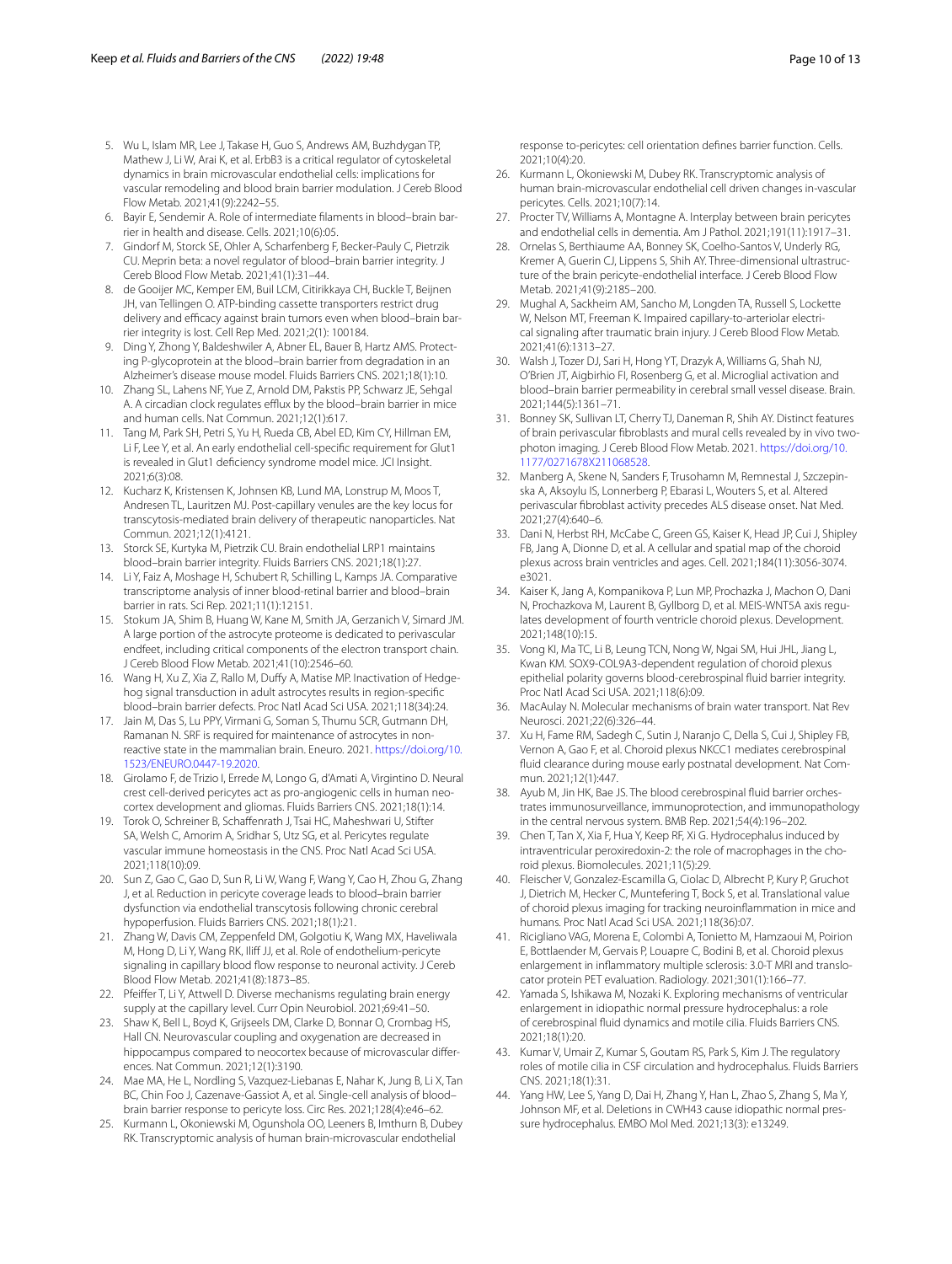- <span id="page-10-0"></span>45. Shukla S, Haenold R, Urbanek P, Frappart L, Monajembashi S, Grigaravicius P, Nagel S, Min WK, Tapias A, Kassel O, et al. TRIP6 functions in brain ciliogenesis. Nat Commun. 2021;12(1):5887.
- <span id="page-10-1"></span>46. Sepulveda V, Maurelia F, Gonzalez M, Aguayo J, Caprile T. SCO-spondin, a giant matricellular protein that regulates cerebrospinal fuid activity. Fluids Barriers CNS. 2021;18(1):45.
- <span id="page-10-2"></span>47. Yang S, Emelyanov A, You MS, Sin M, Korzh V. Camel regulates development of the brain ventricular system. Cell Tissue Res. 2021;383(2):835–52.
- <span id="page-10-3"></span>48. Proulx ST. Cerebrospinal fluid outflow: a review of the historical and contemporary evidence for arachnoid villi, perineural routes, and dural lymphatics. Cell Mol Life Sci. 2021;78(6):2429–57.
- <span id="page-10-4"></span>49. Spalloni A, Caioli S, Bonomi E, Zona C, Buratti E, Alberici A, Borroni B, Longone P. Cerebrospinal fuid from frontotemporal dementia patients is toxic to neurons. Biochim Biophys Acta Mol Basis Dis. 2021;1867(6): 166122.
- <span id="page-10-5"></span>50. Wan S, Wei J, Hua Y, Koduri S, Keep RF, Xi G, Pandey AS. Cerebrospinal fuid from aneurysmal subarachnoid hemorrhage patients leads to hydrocephalus in nude mice. Neurocrit Care. 2021;34(2):423–31.
- <span id="page-10-6"></span>51. Alvarez I, Diez-Fairen M, Aguilar M, Gonzalez JM, Ysamat M, Tartari JP, Carcel M, Alonso A, Brix B, Arendt P, et al. Added value of cerebrospinal fuid multimarker analysis in diagnosis and progression of dementia. Eur J Neurol. 2021;28(4):1142–52.
- 52. Camporesi E, Lashley T, Gobom J, Lantero-Rodriguez J, Hansson O, Zetterberg H, Blennow K, Becker B. Neuroligin-1 in brain and CSF of neurodegenerative disorders: investigation for synaptic biomarkers. Acta Neuropathol Commun. 2021;9(1):19.
- 53. Karikari TK, Emersic A, Vrillon A, Lantero-Rodriguez J, Ashton NJ, Kramberger MG, Dumurgier J, Hourregue C, Cucnik S, Brinkmalm G, et al. Head-to-head comparison of clinical performance of CSF phospho-tau T181 and T217 biomarkers for Alzheimer's disease diagnosis. Alzheimers Dement. 2021;17(5):755–67.
- <span id="page-10-7"></span>54. Trelle AN, Carr VA, Wilson EN, Swarovski MS, Hunt MP, Toueg TN, Tran TT, Channappa D, Corso NK, Thieu MK, et al. Association of CSF biomark‑ ers with hippocampal-dependent memory in preclinical Alzheimer disease. Neurology. 2021;96(10):e1470–81.
- <span id="page-10-8"></span>55. Cousins KAQ, Phillips JS, Irwin DJ, Lee EB, Wolk DA, Shaw LM, Zetterberg H, Blennow K, Burke SE, Kinney NG, et al. ATN incorporating cerebrospinal fuid neuroflament light chain detects frontotemporal lobar degeneration. Alzheimers Dement. 2021;17(5):822–30.
- <span id="page-10-9"></span>56. Palmqvist S, Tideman P, Cullen N, Zetterberg H, Blennow K, Alzheimer's Disease Neuroimaging I, Dage JL, Stomrud E, Janelidze S, Mattsson-Carlgren N, et al. Prediction of future Alzheimer's disease dementia using plasma phospho-tau combined with other accessible measures. Nat Med. 2021;27(6):1034–42.
- <span id="page-10-10"></span>57. Oechtering J, Schaedelin S, Benkert P, Muller S, Achtnichts L, Vehof J, Disanto G, Findling O, Fischer-Barnicol B, Orleth A, et al. Intrathecal immunoglobulin M synthesis is an independent biomarker for higher disease activity and severity in multiple sclerosis. Ann Neurol. 2021;90(3):477–89.
- <span id="page-10-11"></span>58. Gaunitz S, Tjernberg LO, Schedin-Weiss S. What can N-glycomics and N-glycoproteomics of cerebrospinal fuid tell us about Alzheimer disease? Biomolecules. 2021;11(6):09.
- <span id="page-10-12"></span>59. Byeon SK, Madugundu AK, Jain AP, Bhat FA, Jung JH, Renuse S, Darrow J, Bakker A, Albert M, Moghekar A, et al. Cerebrospinal fuid lipidomics for biomarkers of Alzheimer's disease. Mol Omics. 2021;17(3):454–63.
- <span id="page-10-13"></span>60. Yamagishi Y, Sasaki N, Nakano Y, Matushita Y, Omura T, Shimizu S, Saito K, Kobayashi K, Narita Y, Kondo A, et al. Liquid biopsy of cerebrospinal fluid for MYD88 L265P mutation is useful for diagnosis of central nervous system lymphoma. Cancer Sci. 2021;112(11):4702–10.
- <span id="page-10-14"></span>61. Fujioka Y, Hata N, Akagi Y, Kuga D, Hatae R, Sangatsuda Y, Michiwaki Y, Amemiya T, Takigawa K, Funakoshi Y, et al. Molecular diagnosis of difuse glioma using a chip-based digital PCR system to analyze IDH, TERT, and H3 mutations in the cerebrospinal fuid. J Neurooncol. 2021;152(1):47–54.
- <span id="page-10-15"></span>62. Panyard DJ, Kim KM, Darst BF, Deming YK, Zhong X, Wu Y, Kang H, Carlsson CM, Johnson SC, Asthana S, et al. Cerebrospinal fuid metabolomics identifes 19 brain-related phenotype associations. Commun Biol. 2021;4(1):63.
- <span id="page-10-16"></span>Yang C, Farias FHG, Ibanez L, Suhy A, Sadler B, Fernandez MV, Wang F, Bradley JL, Eifert B, Bahena JA, et al. Genomic atlas of the proteome

from brain, CSF and plasma prioritizes proteins implicated in neurological disorders. Nat Neurosci. 2021;24(9):1302–12.

- <span id="page-10-17"></span>64. Iliff JJ, Wang M, Liao Y, Plogg BA, Peng W, Gundersen GA, Benveniste H, Vates GE, Deane R, Goldman SA, et al. A paravascular pathway facilitates CSF fow through the brain parenchyma and the clearance of interstitial solutes, including amyloid beta. Sci Transl Med. 2012;4(147): 147ra111.
- <span id="page-10-18"></span>65. Hablitz LM, Nedergaard M. The glymphatic system: a novel component of fundamental neurobiology. J Neurosci. 2021;41(37):7698–711.
- <span id="page-10-19"></span>66. Caron NS, Banos R, Yanick C, Aly AE, Byrne LM, Smith ED, Xie Y, Smith SEP, Potluri N, Findlay Black H, et al. Mutant huntingtin is cleared from the brain via active mechanisms in huntington disease. J Neurosci. 2021;41(4):780–96.
- <span id="page-10-20"></span>67. Ray LA, Pike M, Simon M, Iliff JJ, Heys JJ. Quantitative analysis of macroscopic solute transport in the murine brain. Fluids Barriers CNS. 2021;18(1):55.
- <span id="page-10-21"></span>68. Christensen J, Yamakawa GR, Shultz SR, Mychasiuk R. Is the glymphatic system the missing link between sleep impairments and neurological disorders? Examining the implications and uncertainties. Prog Neurobiol. 2021;198: 101917.
- <span id="page-10-22"></span>69. Lewis LD. The interconnected causes and consequences of sleep in the brain. Science. 2021;374(6567):564–8.
- <span id="page-10-23"></span>70. Tuura RO, Volk C, Callaghan F, Jaramillo V, Huber R. Sleep-related and diurnal effects on brain diffusivity and cerebrospinal fluid flow. Neuroimage. 2021;241: 118420.
- <span id="page-10-24"></span>71. Eide PK, Vinje V, Pripp AH, Mardal KA, Ringstad G. Sleep deprivation impairs molecular clearance from the human brain. Brain. 2021;144(3):863–74.
- <span id="page-10-25"></span>72. Targa A, Dakterzada F, Benitez I, Lopez R, Pujol M, Dalmases M, Arias A, Sanchez-de-la-Torre M, Zetterberg H, Blennow K, et al. Decrease in sleep depth is associated with higher cerebrospinal fuid neuroflament light levels in patients with Alzheimer's disease. Sleep. 2021;44(2):12.
- <span id="page-10-26"></span>73. Gertje EC, van Westen D, Panizo C, Mattsson-Carlgren N, Hansson O. Association of enlarged perivascular spaces and measures of small vessel and Alzheimer disease. Neurology. 2021;96(2):e193–202.
- <span id="page-10-27"></span>74. Paradise M, Crawford JD, Lam BCP, Wen W, Kochan NA, Makkar S, Dawes L, Trollor J, Draper B, Brodaty H, et al. Association of dilated perivascular spaces with cognitive decline and incident dementia. Neurology. 2021;96(11):e1501–11.
- <span id="page-10-28"></span>75. Ciampa I, Operto G, Falcon C, Minguillon C, Castro de Moura M, Pineyro D, Esteller M, Molinuevo JL, Guigo R, Navarro A, et al. Genetic predisposition to Alzheimer's disease is associated with enlargement of perivascular spaces in centrum semiovale region. Genes. 2021;12(6):27.
- <span id="page-10-29"></span>76. Wu CH, Lirng JF, Ling YH, Wang YF, Wu HM, Fuh JL, Lin PC, Wang SJ, Chen SP. Noninvasive characterization of human glymphatics and meningeal lymphatics in an in vivo model of blood–brain barrier leak‑ age. Ann Neurol. 2021;89(1):111–24.
- <span id="page-10-30"></span>77. Schafflick D, Wolbert J, Heming M, Thomas C, Hartlehnert M, Borsch AL, Ricci A, Martin-Salamanca S, Li X, Lu IN, et al. Single-cell profiling of CNS border compartment leukocytes reveals that B cells and their progenitors reside in non-diseased meninges. Nat Neurosci. 2021;24(9):1225–34.
- <span id="page-10-31"></span>78. Hartlehnert M, Borsch AL, Li X, Burmeister M, Gerwien H, Schafflick D, Heming M, Lu IN, Narayanan V, Strecker JK, et al. Bcl6 controls meningeal Th17-B cell interaction in murine neuroinfammation. Proc Natl Acad Sci USA. 2021;118(36):07.
- <span id="page-10-32"></span>79. Brioschi S, Wang WL, Peng V, Wang M, Shchukina I, Greenberg ZJ, Bando JK, Jaeger N, Czepielewski RS, Swain A, et al. Heterogeneity of meningeal B cells reveals a lymphopoietic niche at the CNS borders. Science. 2021;373(6553): eabf9277.
- <span id="page-10-33"></span>80. Croese T, Castellani G, Schwartz M. Immune cell compartmentalization for brain surveillance and protection. Nat Immunol. 2021;22(9):1083–92.
- <span id="page-10-34"></span>81. Castranova D, Samasa B, Venero Galanternik M, Jung HM, Pham VN, Weinstein BM. Live imaging of intracranial lymphatics in the zebrafsh. Circ Res. 2021;128(1):42–58.
- <span id="page-10-35"></span>82. Jeong YM, Lee JG, Cho HJ, Lee WS, Jeong J, Lee JS. Diferential clearance of Aβ species from the brain by brain lymphatic endothelial cells in zebrafsh. Int J Mol Sci. 2021;22(21):02.
- <span id="page-10-36"></span>83. Mezey E, Szalayova I, Hogden CT, Brady A, Dosa A, Sotonyi P, Palkovits M. An immunohistochemical study of lymphatic elements in the human brain. Proc Natl Acad Sci USA. 2021;118(3):19.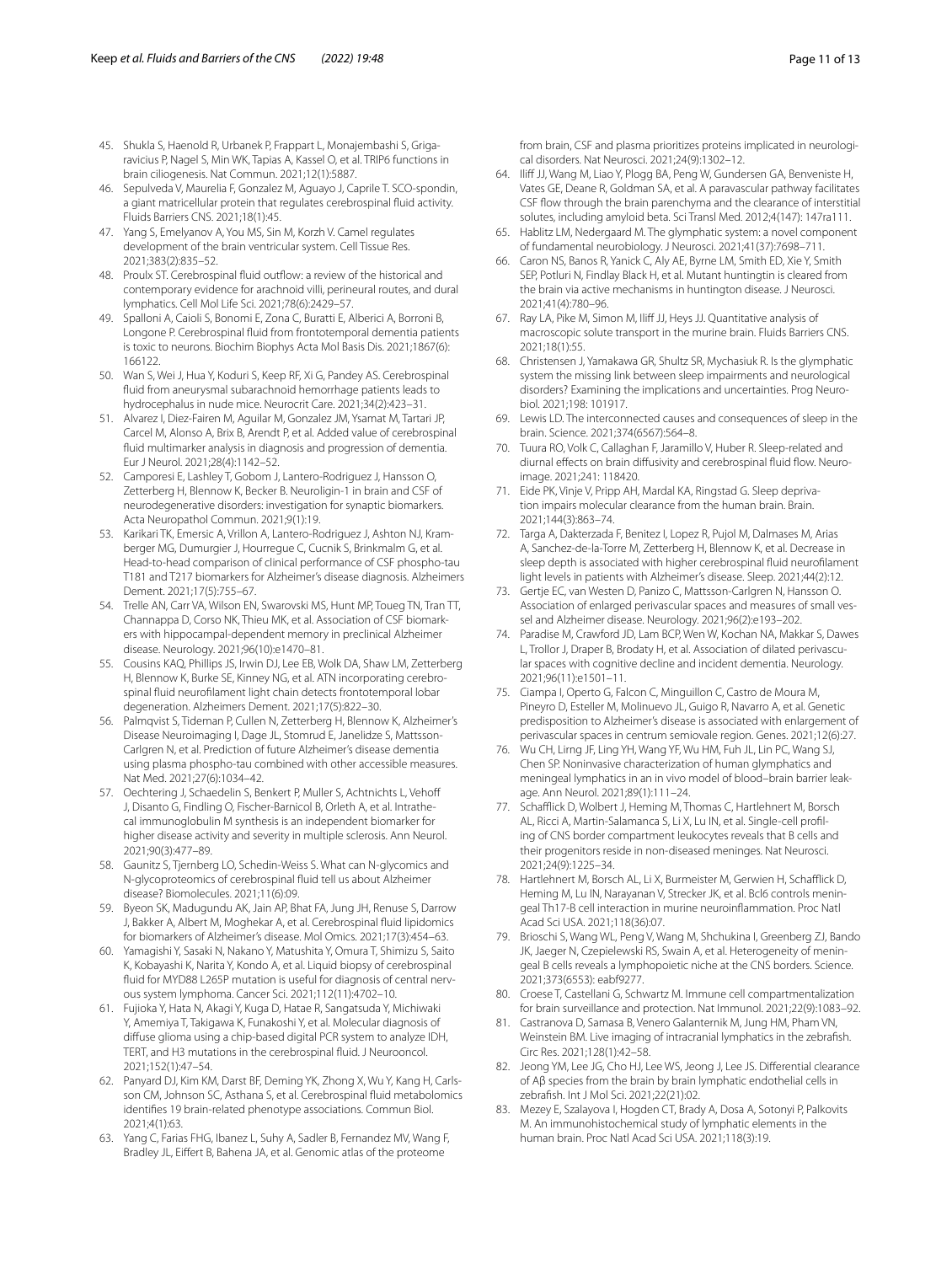- <span id="page-11-0"></span>84. Herisson F, Frodermann V, Courties G, Rohde D, Sun Y, Vandoorne K, Wojtkiewicz GR, Masson GS, Vinegoni C, Kim J, et al. Direct vascular channels connect skull bone marrow and the brain surface enabling myeloid cell migration. Nat Neurosci. 2018;21(9):1209–17.
- <span id="page-11-1"></span>85. Cugurra A, Mamuladze T, Rustenhoven J, Dykstra T, Beroshvili G, Greenberg ZJ, Baker W, Papadopoulos Z, Drieu A, Blackburn S, et al. Skull and vertebral bone marrow are myeloid cell reservoirs for the meninges and CNS parenchyma. Science. 2021;373(6553): eabf7844.
- <span id="page-11-2"></span>86. He XF, Li LL, Xian WB, Li MY, Zhang LY, Xu JH, Pei Z, Zheng HQ, Hu XQ. Chronic colitis exacerbates NLRP3-dependent neuroinfammation and cognitive impairment in middle-aged brain. J Neuroinfamm. 2021;18(1):153.
- <span id="page-11-3"></span>87. Nelson JW, Phillips SC, Ganesh BP, Petrosino JF, Durgan DJ, Bryan RM. The gut microbiome contributes to blood–brain barrier disruption in spontaneously hypertensive stroke prone rats. FASEB J. 2021;35(2): e21201.
- <span id="page-11-4"></span>88. Carloni S, Bertocchi A, Mancinelli S, Bellini M, Erreni M, Borreca A, Braga D, Giugliano S, Mozzarelli AM, Manganaro D, et al. Identifcation of a choroid plexus vascular barrier closing during intestinal infammation. Science. 2021;374(6566):439–48.
- <span id="page-11-5"></span>89. Hiltensperger M, Beltran E, Kant R, Tyystjarvi S, Lepennetier G, Dominguez Moreno H, Bauer IJ, Grassmann S, Jarosch S, Schober K, et al. Skin and gut imprinted helper T cell subsets exhibit distinct functional phenotypes in central nervous system autoimmunity. Nat Immunol. 2021;22(7):880–92.
- <span id="page-11-6"></span>Lippmann ES, Azarin SM, Palecek SP, Shusta EV. Commentary on human pluripotent stem cell-based blood–brain barrier models. Fluids Barriers CNS. 2020;17(1):64.
- <span id="page-11-7"></span>91. Lu TM, Houghton S, Magdeldin T, Duran JGB, Minotti AP, Snead A, Sproul A, Nguyen DT, Xiang J, Fine HA, et al. Pluripotent stem cellderived epithelium misidentifed as brain microvascular endothelium requires ETS factors to acquire vascular fate. Proc Natl Acad Sci USA. 2021;118(8):23.
- <span id="page-11-8"></span>92. Linville RM, Searson PC. Next-generation in vitro blood–brain barrier models: benchmarking and improving model accuracy. Fluids Barriers CNS. 2021;18(1):56.
- <span id="page-11-9"></span>93. Gastfriend BD, Stebbins MJ, Du F, Shusta EV, Palecek SP. Differentiation of brain pericyte-like cells from human pluripotent stem cell-derived neural crest. Curr Protoc. 2021;1(1): e21.
- <span id="page-11-10"></span>94. Raut S, Patel R, Al-Ahmad AJ. Presence of a mutation in PSEN1 or PSEN2 gene is associated with an impaired brain endothelial cell phenotype in vitro. Fluids Barriers CNS. 2021;18(1):3.
- <span id="page-11-11"></span>95. Lyu Z, Park J, Kim KM, Jin HJ, Wu H, Rajadas J, Kim DH, Steinberg GK, Lee W. A neurovascular-unit-on-a-chip for the evaluation of the restorative potential of stem cell therapies for ischaemic stroke. Nat Biomed Eng. 2021;5(8):847–63.
- <span id="page-11-12"></span>96. Wevers NR, Nair AL, Fowke TM, Pontier M, Kasi DG, Spijkers XM, Hallard C, Rabussier G, van Vught R, Vulto P, et al. Modeling ischemic stroke in a triculture neurovascular unit on-a-chip. Fluids Barriers CNS. 2021;18(1):59.
- <span id="page-11-13"></span>97. Pediaditakis I, Kodella KR, Manatakis DV, Le CY, Hinojosa CD, Tien-Street W, Manolakos ES, Vekrellis K, Hamilton GA, Ewart L, et al. Modeling alpha-synuclein pathology in a human brain-chip to assess blood– brain barrier disruption. Nat Commun. 2021;12(1):5907.
- <span id="page-11-14"></span>98. Ahn Y, An JH, Yang HJ, Lee DG, Kim J, Koh H, Park YH, Song BS, Sim BW, Lee HJ, et al. Human blood vessel organoids penetrate human cerebral organoids and form a vessel-like system. Cells. 2021;10(8):09.
- <span id="page-11-15"></span>99. Tong L, Hill RA, Damisah EC, Murray KN, Yuan P, Bordey A, Grutzendler J. Imaging and optogenetic modulation of vascular mural cells in the live brain. Nat Protoc. 2021;16(1):472–96.
- <span id="page-11-16"></span>100. Erickson MA, Rhea EM, Knopp RC, Banks WA. Interactions of SARS-CoV-2 with the blood–brain barrier. Int J Mol Sci. 2021;22(5):06.
- 101. McQuaid C, Brady M, Deane R. SARS-CoV-2: is there neuroinvasion? Fluids Barriers CNS. 2021;18(1):32.
- <span id="page-11-17"></span>102. Probstel AK, Schirmer L. SARS-CoV-2-specifc neuropathology: fact or fction? Trends Neurosci. 2021;44(12):933–5.
- <span id="page-11-18"></span>103. Bocci M, Oudenaarden C, Saenz-Sarda X, Simren J, Eden A, Sjolund J, Moller C, Gisslen M, Zetterberg H, Englund E, et al. Infection of brain pericytes underlying neuropathology of COVID-19 patients. Int J Mol Sci. 2021;22(21):27.
- <span id="page-11-19"></span>104. Khaddaj-Mallat R, Aldib N, Bernard M, Paquette AS, Ferreira A, Lecordier S, Saghatelyan A, Flamand L, ElAli A. SARS-CoV-2 deregulates the vascular and immune functions of brain pericytes via Spike protein. Neurobiol Dis. 2021;161: 105561.
- <span id="page-11-20"></span>105. Rhea EM, Logsdon AF, Hansen KM, Williams LM, Reed MJ, Baumann KK, Holden SJ, Raber J, Banks WA, Erickson MA. The S1 protein of SARS-CoV-2 crosses the blood–brain barrier in mice. Nat Neurosci. 2021;24(3):368–78.
- <span id="page-11-21"></span>106. Nuovo GJ, Magro C, Shaffer T, Awad H, Suster D, Mikhail S, He B, Michaille JJ, Liechty B, Tili E. Endothelial cell damage is the central part of COVID-19 and a mouse model induced by injection of the S1 subunit of the spike protein. Ann Diagn Pathol. 2021;51: 151682.
- <span id="page-11-22"></span>107. Meinhardt J, Radke J, Dittmayer C, Franz J, Thomas C, Mothes R, Laue M, Schneider J, Brunink S, Greuel S, et al. Olfactory transmucosal SARS-CoV-2 invasion as a port of central nervous system entry in individuals with COVID-19. Nat Neurosci. 2021;24(2):168–75.
- <span id="page-11-23"></span>108. Kirschenbaum D, Imbach LL, Rushing EJ, Frauenknecht KBM, Gascho D, Ineichen BV, Keller E, Kohler S, Lichtblau M, Reimann RR, et al. Intracerebral endotheliitis and microbleeds are neuropathological features of COVID-19. Neuropathol Appl Neurobiol. 2021;47(3):454–9.
- <span id="page-11-24"></span>109. Wenzel J, Lampe J, Muller-Fielitz H, Schuster R, Zille M, Muller K, Krohn M, Korbelin J, Zhang L, Ozorhan U, et al. The SARS-CoV-2 main protease M<sup>pro</sup> causes microvascular brain pathology by cleaving NEMO in brain endothelial cells. Nat Neurosci. 2021;24(11):1522–33.
- <span id="page-11-25"></span>110. Kakarla V, Kaneko N, Nour M, Khatibi K, Elahi F, Liebeskind DS, Hinman JD. Pathophysiologic mechanisms of cerebral endotheliopathy and stroke due to Sars-CoV-2. J Cereb Blood Flow Metab. 2021;41(6):1179–92.
- <span id="page-11-26"></span>111. Whitmore HAB, Kim LA. Understanding the role of blood vessels in the neurologic manifestations of coronavirus disease 2019 (COVID-19). Am J Pathol. 2021;191(11):1946–54.
- <span id="page-11-27"></span>112. Yang AC, Kern F, Losada PM, Agam MR, Maat CA, Schmartz GP, Fehlmann T, Stein JA, Schaum N, Lee DP, et al. Dysregulation of brain and choroid plexus cell types in severe COVID-19. Nature. 2021;595(7868):565–71.
- <span id="page-11-28"></span>113. Nitzsche A, Poittevin M, Benarab A, Bonnin P, Faraco G, Uchida H, Favre J, Garcia-Bonilla L, Garcia MCL, Leger PL, et al. Endothelial S1P, signaling counteracts infarct expansion in ischemic stroke. Circ Res. 2021;128(3):363–82.
- <span id="page-11-29"></span>114. Andersson EA, Mallard C, Ek CJ. Circulating tight-junction proteins are potential biomarkers for blood–brain barrier function in a model of neonatal hypoxic/ischemic brain injury. Fluids Barriers CNS. 2021;18(1):7.
- <span id="page-11-30"></span>115. Eidson LN, Gao Q, Qu H, Kikuchi DS, Campos ACP, Faidley EA, Sun YY, Kuan CY, Pagano RL, Lassegue B, et al. Poldip2 controls leukocyte infltration into the ischemic brain by regulating focal adhesion kinasemediated VCAM-1 induction. Sci Rep. 2021;11(1):5533.
- <span id="page-11-31"></span>116. Choi YH, Laaker C, Hsu M, Cismaru P, Sandor M, Fabry Z. Molecular mechanisms of neuroimmune crosstalk in the pathogenesis of stroke. Int J Mol Sci. 2021;22(17):31.
- <span id="page-11-32"></span>117. Ren AA, Snellings DA, Su YS, Hong CC, Castro M, Tang AT, Detter MR, Hobson N, Girard R, Romanos S, et al. PIK3CA and CCM mutations fuel cavernomas through a cancer-like mechanism. Nature. 2021;594(7862):271–6.
- <span id="page-11-33"></span>118. Lopez-Ramirez MA, Lai CC, Soliman SI, Hale P, Pham A, Estrada EJ, McCurdy S, Girard R, Verma R, Moore T, et al. Astrocytes propel neurovascular dysfunction during cerebral cavernous malformation lesion formation. J Clin Invest. 2021. [https://doi.org/10.1172/JCI139570.](https://doi.org/10.1172/JCI139570)
- <span id="page-11-34"></span>119. Park ES, Kim S, Huang S, Yoo JY, Korbelin J, Lee TJ, Kaur B, Dash PK, Chen PR, Kim E. Selective endothelial hyperactivation of oncogenic KRAS induces brain arteriovenous malformations in mice. Ann Neurol. 2021;89(5):926–41.
- <span id="page-11-35"></span>120. Norager NH, Olsen MH, Pedersen SH, Riedel CS, Czosnyka M, Juhler M. Reference values for intracranial pressure and lumbar cerebrospinal fuid pressure: a systematic review. Fluids Barriers CNS. 2021;18(1):19.
- <span id="page-11-36"></span>121. Jacquemin V, Antoine M, Duerinckx S, Massart A, Desir J, Perazzolo C, Cassart M, Thomas D, Segers V, Lecomte S, et al. TrkA mediates efect of novel KIDINS220 mutation in human brain ventriculomegaly. Hum Mol Genet. 2021;29(23):3757–64.